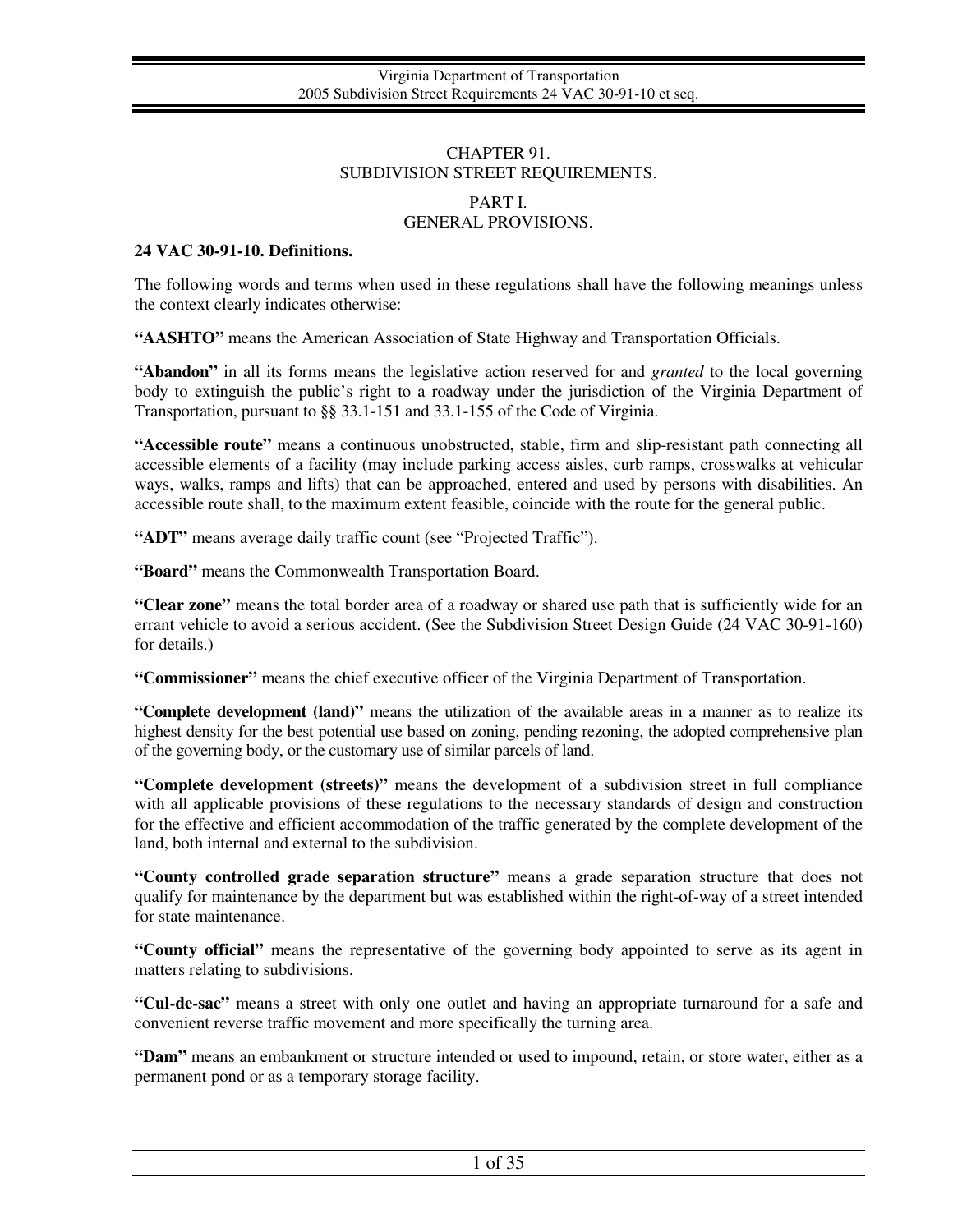**"Department"** means the Virginia Department of Transportation.

**"Design manual"** means the department's Road Design Manual ( see 24 VAC 30-91-160 ), Location and Design Division.

**"Design speed"** means a speed selected for purposes of design and correlation of those features of a street such as curvature, super elevation, and sight distance, upon which the safe operation of vehicles is dependent.

**"Developer"** means an individual, corporation, or registered partnership engaged in the subdivision of land.

**"Director of the Local Assistance Division"** means the department employee responsible for overseeing all programs administered by the Local Assistance Division, including these requirements and the final acceptance of streets as part of the secondary system of state highways maintained by the department or his designee.

**"Discontinue,"** in all its forms, means the legislative act of the Commonwealth Transportation Board, pursuant to § 33.1-150 of the Code of Virginia, that determines that a road no longer serves public convenience warranting its maintenance with funds at the disposal of the department.

**"District administrator"** means the department employee assigned the overall supervision of the departmental operations in each of the Commonwealth's nine construction districts.

**"Drainage manual"** means the department's Drainage Manual (see 24 VAC 30-91-160 ), Location and Design Division.

**"Dwelling unit"** means a structure or part of a structure containing sleeping, kitchen, and bathroom facilities that is suitable for occupancy as a home or residence by one or more persons.

**"Easement"** means a grant of a right to use property of an owner for specific, limited use or purpose.

**"Functional classification"** means the process by which streets and highways are grouped into classes, or systems, according to the character of service they are intended to provide.

**"Governing body"** means the board of supervisors of the county but may also mean the local governing body of a town or city, if appropriate, in the application of these requirements.

**"Intersection"** means the juncture of two or more streets at which point there are three or more legs.

**"Level of service"** means a qualitative measure describing operational conditions within a traffic stream, and their perception by motorists and passengers. For the purposes of these requirements, the applicable provisions of the Highway Capacity Manual (see 24 VAC 30-91-160) shall serve as the basis for determining "levels of service."

**"Level terrain"** means that condition where highway sight distances, as governed by both horizontal and vertical restrictions, are generally long or could be made so without construction difficulty or major expense.

**"Loop street"** means a street whose two outlets are to the same street.

**"Mountainous terrain"** means that condition where longitudinal and traverse changes in the elevation of the ground with respect to the road or street are abrupt and where benching and side hill excavation are frequently required to obtain acceptable horizontal and vertical alignment.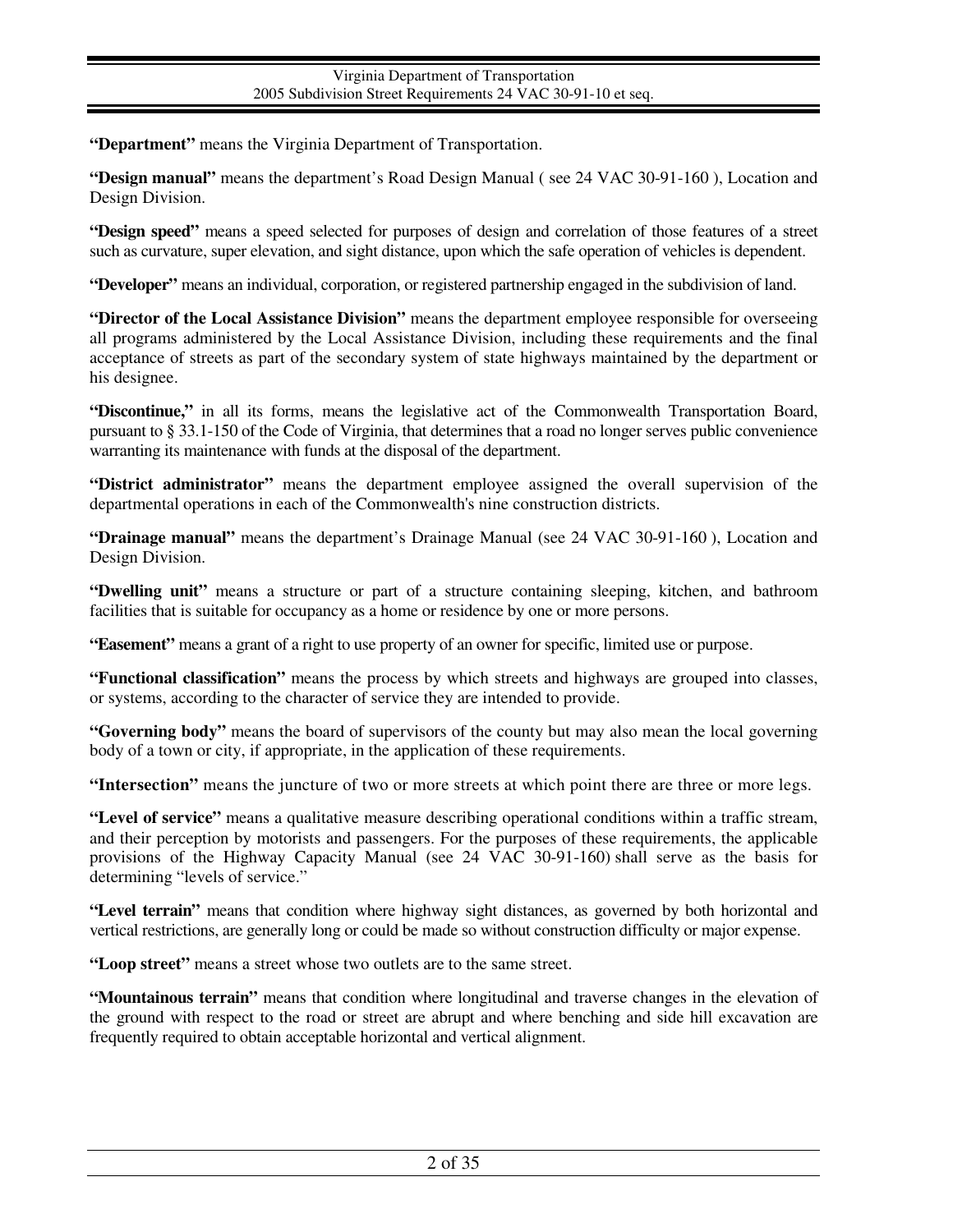**"Neotraditional development"** means a type of subdivision that creates a neighborhood or community design with qualities of a traditional small town, combining a mix of uses that may include retail establishments, offices, civic buildings, public squares, and multi-family and single-family housing, all within walking distance of one another , as well as a mix of transportation facilities that focuses on the needs of pedestrians and bicyclists in addition to the needs of motorists. These developments may include a variety of buildings and land use densities along the same street. Street layout may follow a grid pattern using narrow streets and having multiple connections to surrounding neighborhoods. These developments may be referred to as "villages" or "hamlets" within the ordinances of the governing body.

**"Nonresidential street"** means a subdivision street adjacent to property that is anticipated to develop for purposes other than residential use.

**"Office building"** means a building that is used primarily for conducting business transactions other than retail sales.

**"Parking bay"** means an off-street area for parking two or more vehicles that are served by a short driveway connecting the parking area and the public street.

**"Parking lane"** means an area, generally seven or eight feet in width, adjacent to and parallel with the travel lane of a roadway that is used for parking vehicles.

**"Pavement Design Guide"** means the Pavement Design Guide for Subdivision and Secondary Roads in Virginia (see 24 VAC 30-91-160).

**"Permit Manual"** means the department's Land Use Permit Manual (24 VAC 30-150).

**"Phased development"** (streets) means the method outlined in 24 VAC 30-91-70 (Phased development of subdivision streets) whereby the acceptance of certain subdivision streets into the secondary system of state highways may be considered before being completely developed in accordance with all applicable requirements (e.g., two lanes of a four-lane facility are considered for acceptance in advance of lanes 3 and 4 being finished).

**"Plans"** means the standard drawings, including profile and roadway typical section, that show the location, character, dimensions and details for the proposed construction of the subdivision street.

**"Plat"** means the schematic representation of the land divided or to be divided.

**"Private streets"** means subdivision streets that have not been dedicated to public use or that require the permission or invitation of a resident or owner to use the street. Such streets are not intended to be included in the secondary system of state highways *maintained by the department*.

**"Privately maintained streets"** means any public or private street that is not maintained by the department or the local governing body.

**"Projected traffic"** means the number of vehicles, normally expressed in average daily traffic (ADT), forecast to travel over the segment of the subdivision street involved.

**"Public street"** means a street dedicated to public use and available to the public's unrestricted use without regard to the jurisdictional authority responsible for its operation and maintenance.

**"Requirements"** means the design, construction, and related administrative considerations herein prescribed for the acceptance of a subdivision street for maintenance by the department as part of the secondary system of state highways.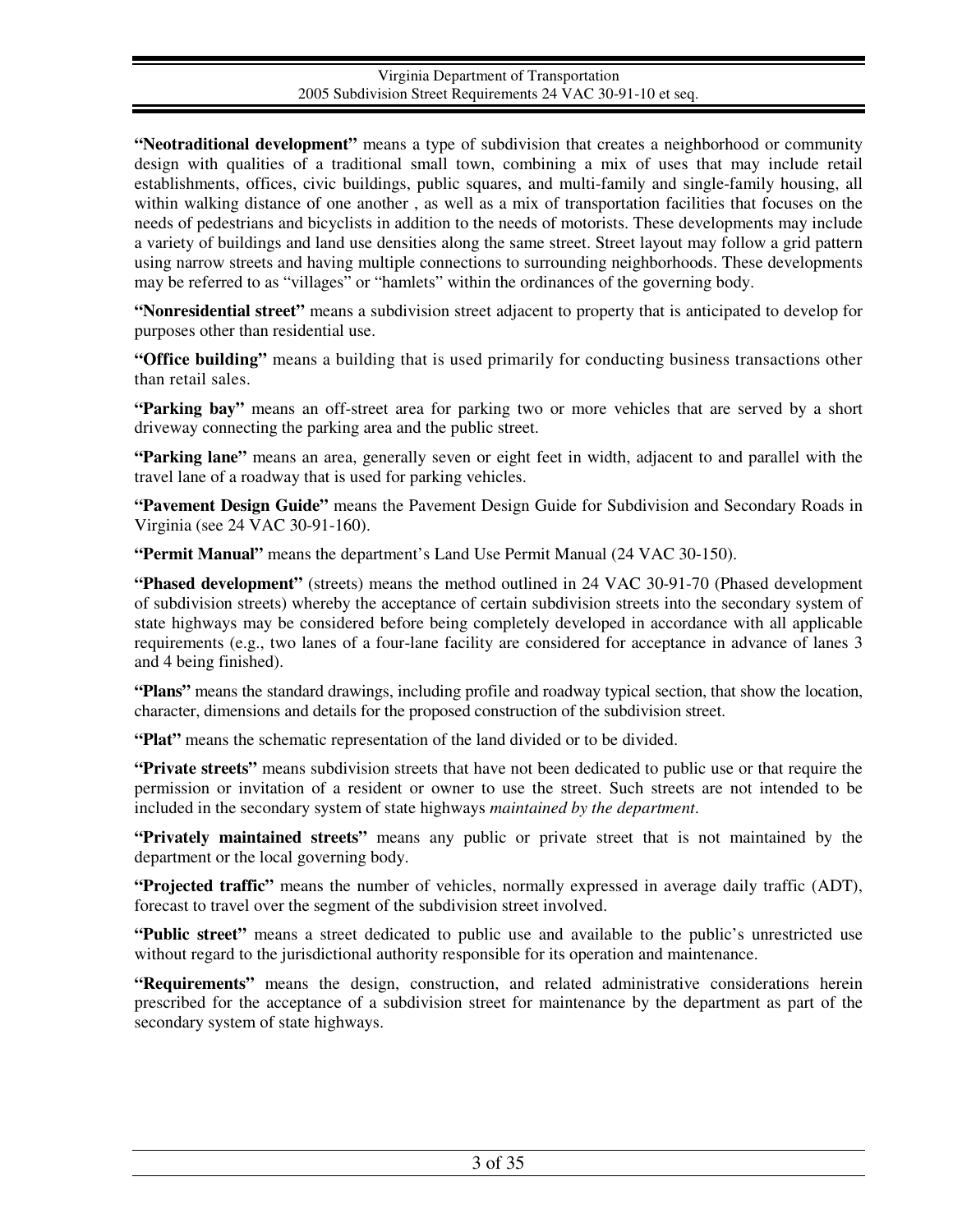**"Resident engineer"** means the department employee assigned to supervise departmental operations within a specified geographical portion of the Commonwealth, consisting of one to four counties, or his designee. In the context of either this regulation or the Subdivision Street Design Guide (24 VAC 30-91- 160), the term can also refer to:

- 1. In districts having centralized functions for the review and approval of subdivision plans, either:
	- a. The district land development manager for functions related to plan approval;
	- b. The residency permit manager for functions related to construction, inspection, and acceptance of streets; or
	- c. Any other position specifically designated to perform the functions described in subdivisions 1a and 1b of this definition.
- 2. In cities and towns that maintain and operate their own system of streets and elect to use the pavement and right-of-way width requirements of the Subdivision Street Design Guide (24 VAC 30-91-160) as a basis for street maintenance payments under the provisions of § 33.1- 41.1 of the Code of Virginia, as well as the counties of Arlington and Henrico, the local official responsible for the review and approval of subdivision street design.

**"Residential street"** means a subdivision street adjacent to property that is anticipated to develop as single-family residences, apartment buildings, or other similar dwelling structures.

**"Right-of-way"** means the land, property, or interest therein, usually in a strip, acquired for or devoted to a public street designated to become part of the secondary system of state highways.

**"Roadway"** means the portion of the road or street within the limits of construction and all structures, ditches, channels, etc., necessary for the correct drainage thereof.

**"Secondary system of state highways"** means those public roads, streets, bridges, etc., established by a local governing body pursuant to § 33.1-229 of the Code of Virginia and *typically* accepted by the department for supervision and maintenance under the provisions of Articles 6 (§ 33.1-67 et seq.) and 11 (§ 33.1-150 et seq.) of Chapter 1 of Title 33.1 of the Code of Virginia.

**"Shared use path"** means a facility , as defined in § 46.2-100 of the Code of Virginia, that is set apart from the travelway and intended to be used by pedestrians and bicyclists.

**"Shopping center"** means a building or buildings containing two or more stores that are used primarily for retail sales but may include commercial trade or professional uses.

**"Single-family residence"** means a structure, other than an apartment building, maintained and used as a single dwelling unit or any dwelling unit that has direct access to a street and shares neither heating facilities, hot water equipment, nor any other essential facility or service with any other dwelling unit.

**"Specifications"** means the department's Road and Bridge Specifications ( 24 VAC 30-91-160 ), including related supplemental specifications and special provisions.

**"Standards"** means the applicable drawings and related criteria contained in the department's Road and Bridge Standards ( 24 VAC 30-91-160 ).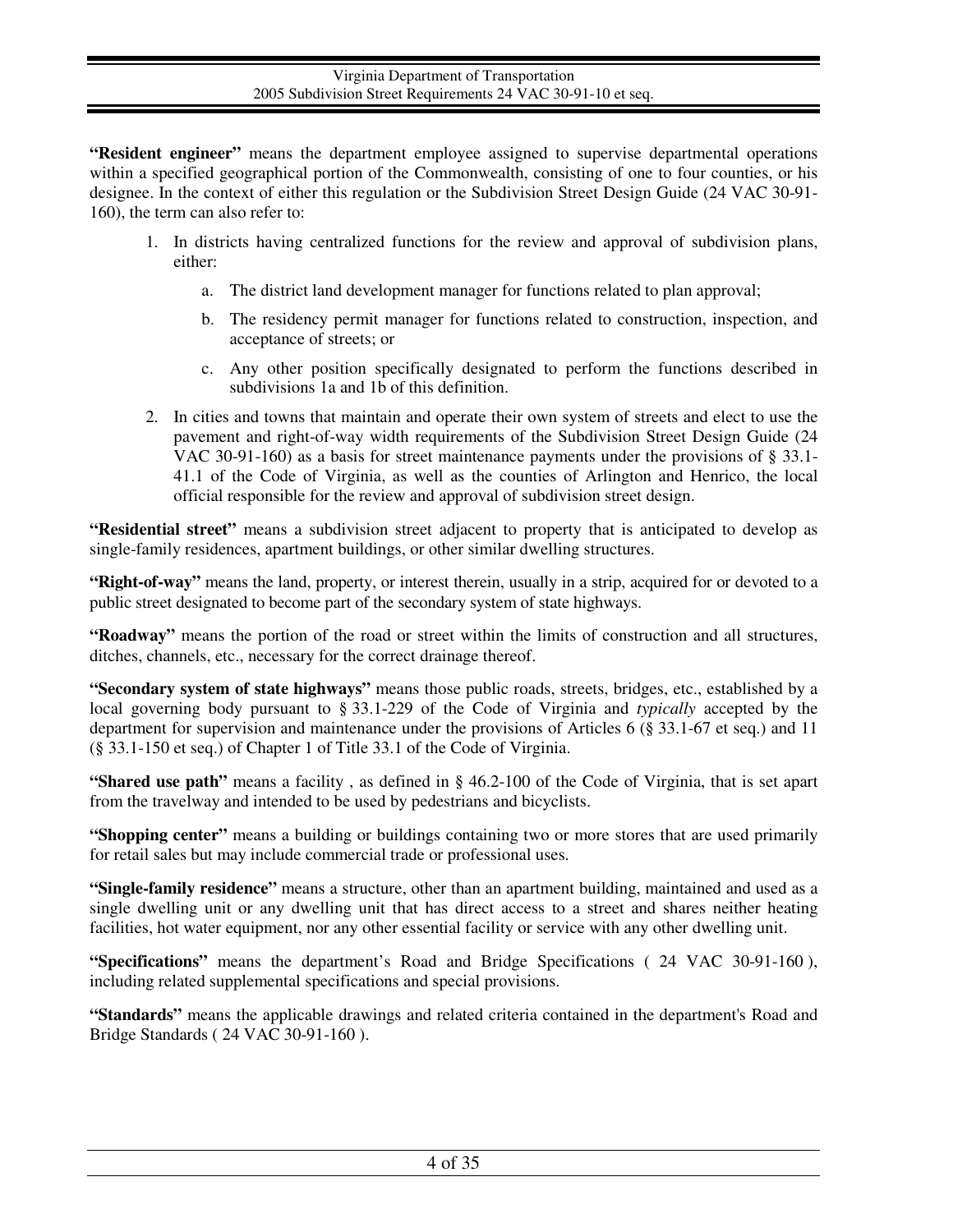**"Subdivision"** means the division of a lot, tract, or parcel into two or more lots, plats, sites, or other divisions of land for the purpose, whether immediate or future, of sale or of building development. Any resubdivision of a previously subdivided tract or parcel of land shall also be interpreted as a "subdivision." The division of a lot or parcel permitted by § 15.2-2244 of the Code of Virginia will not be considered a "subdivision" under this definition, provided no new road or street is thereby established. However, any further division of such parcels shall be considered a "subdivision."

**"Subdivision street"** means a public way for purposes of vehicular travel that results from the subdivision of land, including the entire area within the right-of-way. Public streets developed in accordance with these requirements and meeting the necessary public service provisions established herein shall be eligible for addition to the secondary system of state highways maintained by the department. Streets primarily intended to access property abutting or in the immediate vicinity of the street are deemed "local" subdivision streets.

**"Subdivision Street Design Guide"** means Appendix B of the Road Design Manual (24 VAC 30-91-160).

**"Swale"** means a broad depression within which stormwater may drain during inclement weather, but which does not have a defined bed or banks.

**"Through street"** means a street that provides access between two other streets.

**"Traveled way"** means the portion of the subdivision street designated for the movement of vehicles, exclusive of shoulders, parking areas, turn lanes, etc.

**"VDOT"** means the Virginia Department of Transportation.

**"VPD"** means vehicles per day.

**"VPH"** means vehicles per hour.

**"Watercourse"** means a definite channel with bed and banks within which water flows, either continuously or in season.

# **24 VAC 30-91-20. Applicability, effective date, and transition.**

A. Applicability. This regulation is intended to govern subdivision street development and the criteria for acceptance of these streets by the department for subsequent maintenance. The Subdivision Street Design Guide (24 VAC 30-91-160) offers guidance on the design and construction features of subdivision street development and sets out design parameters deemed appropriate for most land development scenarios. However, the business of land development is fluid and the department, in consultation with local government officials, is prepared to consider innovative transportation approaches associated with land development proposals that are consistent with the geometric requirements of the Subdivision Street Design Guide (24 VAC 30- 91-160). However, when not specifically addressed in one of these documents, the relevant requirements of the Road Design Manual (24 VAC 30-91-160), standards, specifications, Pavement Design Guide (24 VAC 30-91-160) and associated instructions shall govern.

These requirements apply to all subdivision streets designated to be maintained by the department as part of the secondary system of state highways. The department's review and approval shall apply only to streets proposed for addition to the secondary system of state highways maintained by the department. Any plans submitted for review that contain only streets proposed for maintenance by others may be reviewed for general guidance at the discretion of the resident engineer but will not be officially approved. However, any such review shall not represent the department's commitment to accept such streets for maintenance irrespective of the quality of the construction of the street or streets.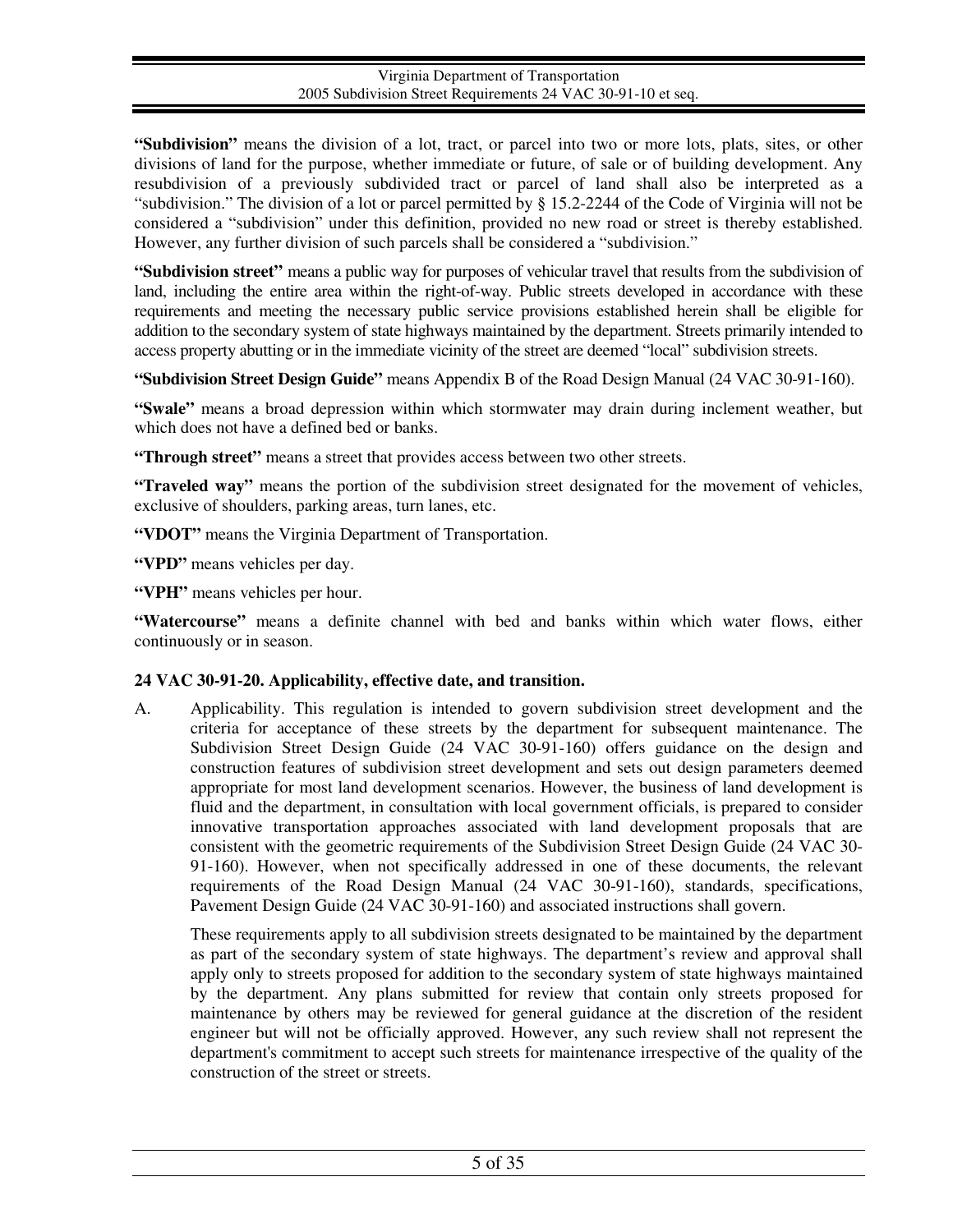If a subdivision plan with streets proposed for VDOT acceptance includes any streets that are not initially intended to be accepted for maintenance by the department as part of the secondary system, the plan must include a notation identifying these streets. In the absence of this notation, the plans will not be approved. It is also recommended that any streets proposed to be privately maintained also have a notation on the plat and impacted deeds that clearly indicate that as a prerequisite for the streets future acceptance, the streets must be improved to the department's prevailing standards for acceptance at no cost to the department.

- B. Effective date. All streets proposed for acceptance by the department after January 1, 2005, shall be accepted in accordance with these provisions, except as may be waived by the commissioner or his designee.
- C. Transition. Prior to July 1, 2005, the department will allow the design of streets developed in accordance with either the former requirements (1996) or these requirements. Any street design initially submitted to the department for consideration after June 30, 2005, however, shall be in accordance with these requirements.

# **24 VAC 30-91-30. Local subdivision ordinances**

- A. Precedence of local subdivision ordinance. Pursuant to § 33.1-229 of the Code of Virginia, new streets are established by the governing body of the locality in which they are located. Any requirements of the subdivision ordinance adopted by the governing body that are equal to or greater than these provisions shall become the department's requirements in that locality and govern unless the local governing body concurs with an exception to their higher standards.
- B. Exemptions in local ordinances. The department does not recognize any provision of an ordinance adopted by the governing body that exempts the development of streets from these requirements based on its definition of the term subdivision. Consequently, any street proposed for addition to the secondary system of state highways maintained by the department shall comply with applicable requirements as herein provided or, if greater than these provisions, the requirements of the local ordinance.

# **24 VAC 30-91-40. Continuity of public street system.**

The continuity of a publicly maintained street system is a prerequisite to the addition of any subdivision street into the secondary system of state highways. A street may only be accepted for state maintenance if it is the continuation of the network of public streets whose maintenance has been officially accepted by the department or, if appropriate, a city, town or county.

# **24 VAC 30-91-50. Service requirements.**

A. Service consideration. A street may only be accepted by the department for maintenance as part of the secondary system of state highways if it renders sufficient public service to justify expending public funds for its subsequent maintenance.

In the event the governing body requests the addition of a street before it meets these public service provisions, the resident engineer will review each request on an individual case basis and determine if the acceptance of a street prior to normal service requirements is justified. However, prior to deferring acceptance based solely on service requirements, the resident engineer shall confer with the Director of the Local Assistance Division or other designee appointed by the commissioner.

The public service requirements of this subsection may be waived for cul-de-sac streets less than 0.25 miles in length when the acceptance of the street or streets will complete the acceptance of all streets within the subject section of the subdivision.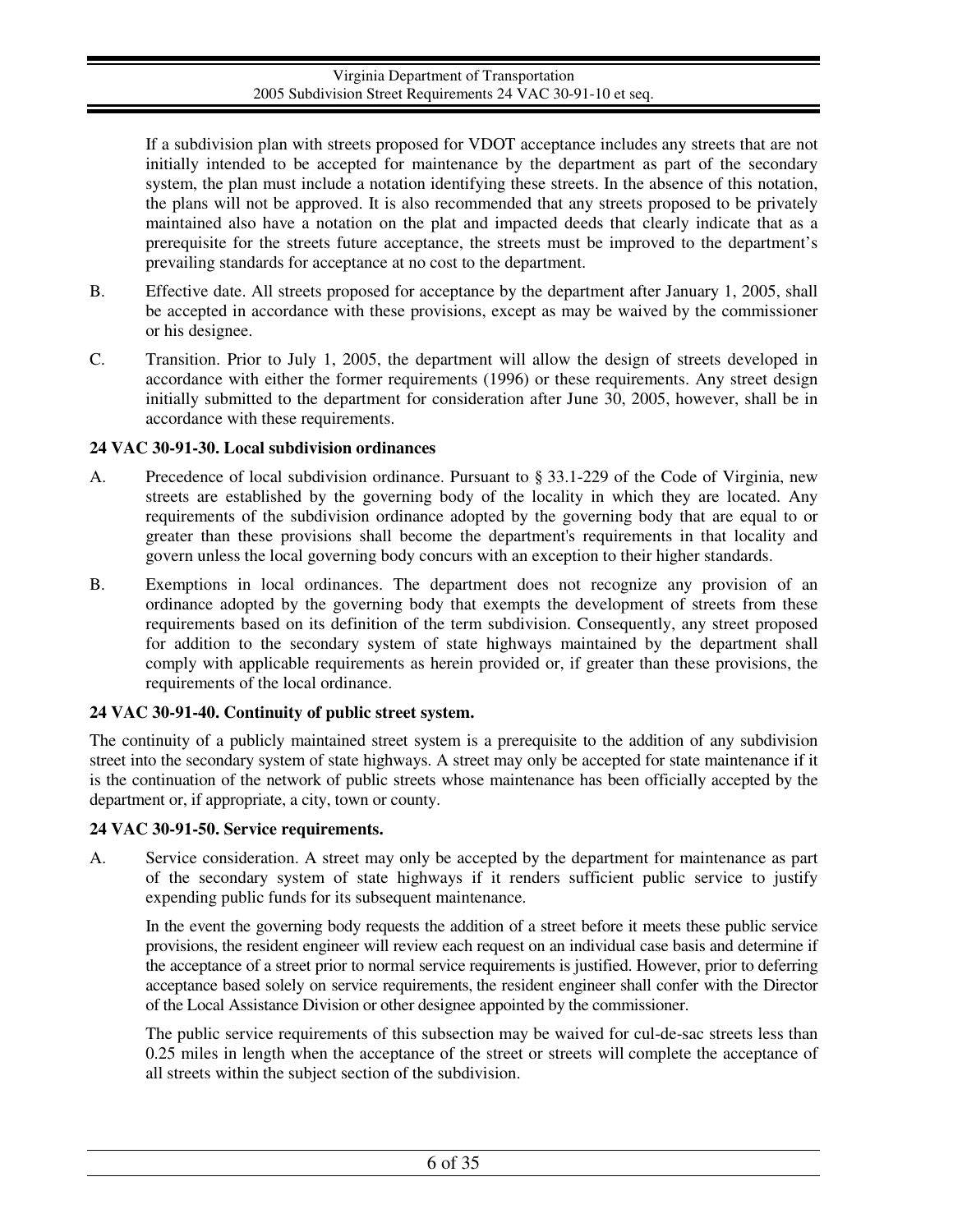- B. Criteria. For the purpose of these requirements, public service may include, but is not necessarily limited to, streets meeting one or more of the following situations:
	- 1. Serves three or more occupied units of varied proprietorship with a unit being a single-family residence, owner-occupied apartment, owner-occupied residence in a qualifying manufactured home park, a stand-alone business, or single business entity occupying an individual building, or other similar facility. However, streets providing service in settings similar to an apartment building setting will only be considered for acceptance if the street is well defined and appears to be a street rather than a travel way through a parking lot.
	- 2. Constitutes a connecting link between other streets that qualify from the point of public service.
	- 3. Provides an extension of a street to the subdivision boundary *(stub street)* to facilitate the continuity of possible adjacent development, if required by local ordinance. Such streets shall normally incorporate an adequate means for vehicles to turn around and reverse direction.
	- 4. Serves as access to schools, churches, public sanitary landfills, transfer stations, public recreational facilities, or similar facilities open to public use.
	- 5. Serves at least 100 vehicles per day generated by an office building, industrial site, or other similar nonresidential land use in advance of the occupancy of three or more such units of varied proprietorship. Any addition under this provision shall be limited to the segment of a subdivision street that serves this minimum projected traffic and has been developed in compliance with these requirements.
	- 6. Constitutes a part of the network of streets envisioned in the transportation plan or element of a county's comprehensive plan that, at the time of acceptance, serves an active traffic volume not less than 100 vehicles per day.
- C. Apartment and retail shopping complexes. A through street that serves a shopping center or rental apartment building may be considered for maintenance as part of the secondary system of state highways if it is deemed by the department to provide a public service. However, internal streets in these complexes do not normally qualify for addition to the system because their operation and maintenance are considered to be a responsibility of the owner, who stands to profit, rather than the tenant or customer.
	- 1. However, a street that serves as the principal access to rental apartment buildings may be considered to provide public service if unrestricted public use is permitted and maintenance continuity is practical.
	- 2. Entrance streets and the internal traffic circulation system of shopping centers and apartment complexes qualify only if more than three property owners are served and the street is separated from the parking areas.
	- 3. Streets serving manufactured home parks may only be considered if the residents of the park own the land occupied in fee simple.
- D. Special exceptions. There may be other sets of circumstances that could constitute public service. Consequently, any request for clarification regarding unclear situations should be made in writing to the resident engineer. The resident engineer should then consult the Director of the Local Assistance Division or other designee appointed by the commissioner for resolution.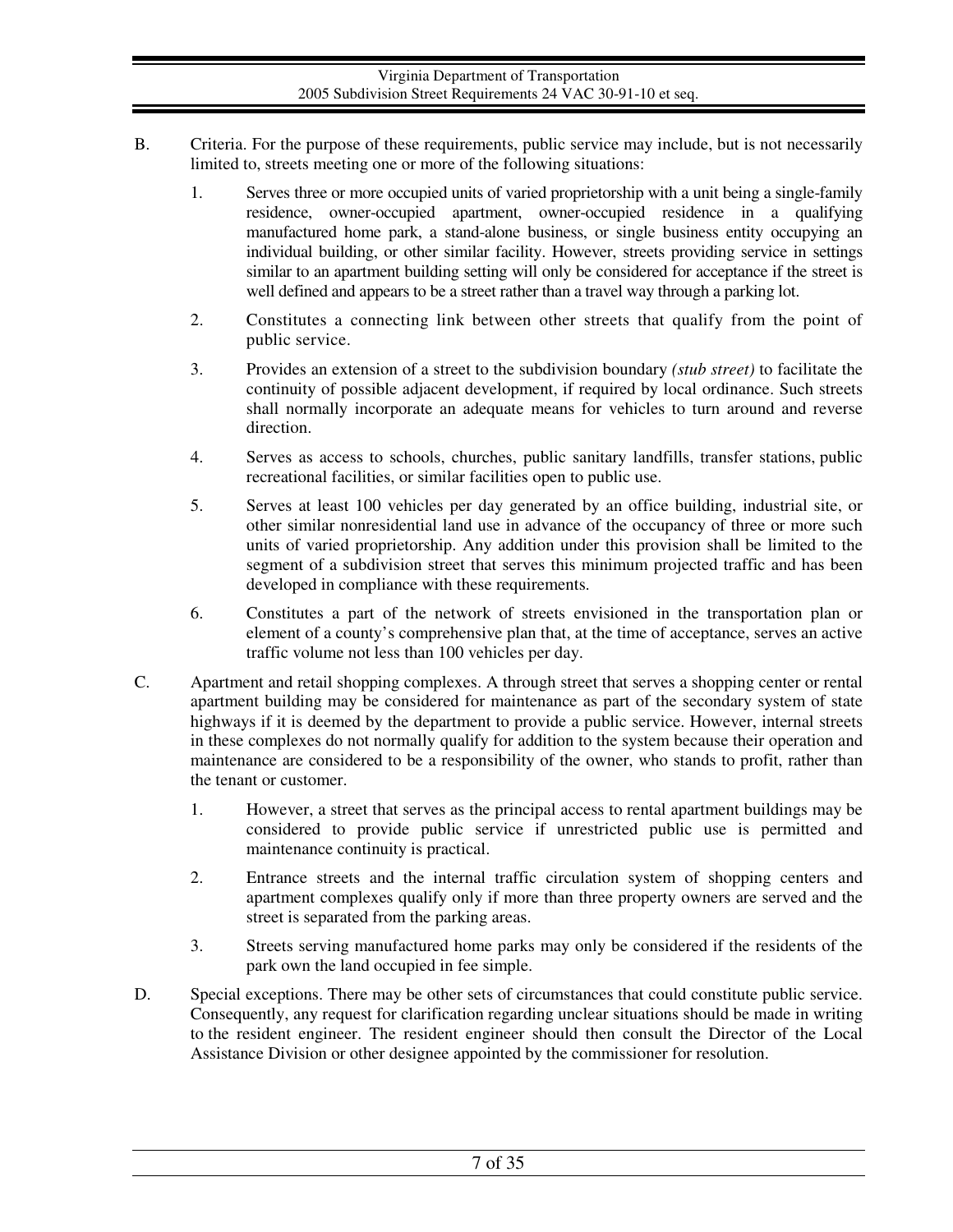## **24 VAC 30-91-60. Administrative procedure.**

- A. Conceptual subdivision sketch. Prior to preparing detailed construction plans for review, the resident engineer shall be provided a preliminary plan of the entire development, prepared by the developer, that shows sufficient information for VDOT to review and concur with the functional classification proposed for each street in the subdivision. Any preliminary or conceptual plat, plan or sketch that conforms to the locality's zoning requirements or subdivision ordinance is acceptable if the required information is shown. The submittal should include:
	- 1. The general location and configuration, including the terminus, of each street, including the traffic volume anticipated when the land served is fully developed in accordance with the land uses anticipated.
	- 2. The location and area of each type of permitted land use within the subdivision.
	- 3. The location of any proposed transportation facility, within the subdivision's boundaries, included in the comprehensive plan of the governing body.
	- 4. The proposed functional classification for each street in the subdivision.
	- 5. Other available information pertinent to the intended development of the subdivision, including but not limited to any proposed phased development of streets pursuant to 24 VAC 30-91-70 (Phased development of subdivision streets).
	- 6. The resident engineer will review the layout and functional classification of streets shown in the concept plan and notify the appropriate county official in writing, as well as the developer, if applicable, of his concurrence or recommendations. Approval of the conceptual plan or subdivision sketch shall be considered concurrence only in the functional classifications and layout of the streets and is deemed to satisfy any requirement for notification to the county official. This approval or concurrence will be valid as long as the basic concept for the subdivision's development, as submitted for review, remains unchanged.
- B. Plan submission. Plats or plans, or both, together with other pertinent data as herein prescribed, shall be submitted to appropriate officials in the local government and to the responsible resident engineer in accordance with the practices of the local government for all proposed subdivisions whose streets are intended to be added to the secondary system of state highways maintained by the department. The resident engineer may, subject to the availability of staff and upon the request of a county, cooperate in the review of proposed subdivisions to be developed to these standards but not initially intended for addition to the secondary system of state highways maintained by the department. VDOT may recover the costs for this service in accordance with 24 VAC 30-91-140 (Surety and fees).
- C. Plan review. Upon receipt of the plats or plans, or both, the resident engineer will arrange for the appropriate review to determine compliance with all applicable requirements. The general procedure for this review is described in 24 VAC 30-91-150 (Subdivision street development, plan review, and acceptance).
- D. Plan approval. The resident engineer will advise the appropriate county official and the developer, if applicable, as to the results of the review.
	- 1. If the street development proposed by the plats or plans, or both, is determined to be in compliance with these requirements, the resident engineer will provide written confirmation of this finding. This action signifies the resident engineer's approval of the street design shown on the plats or plans, as submitted. Any subsequent revision,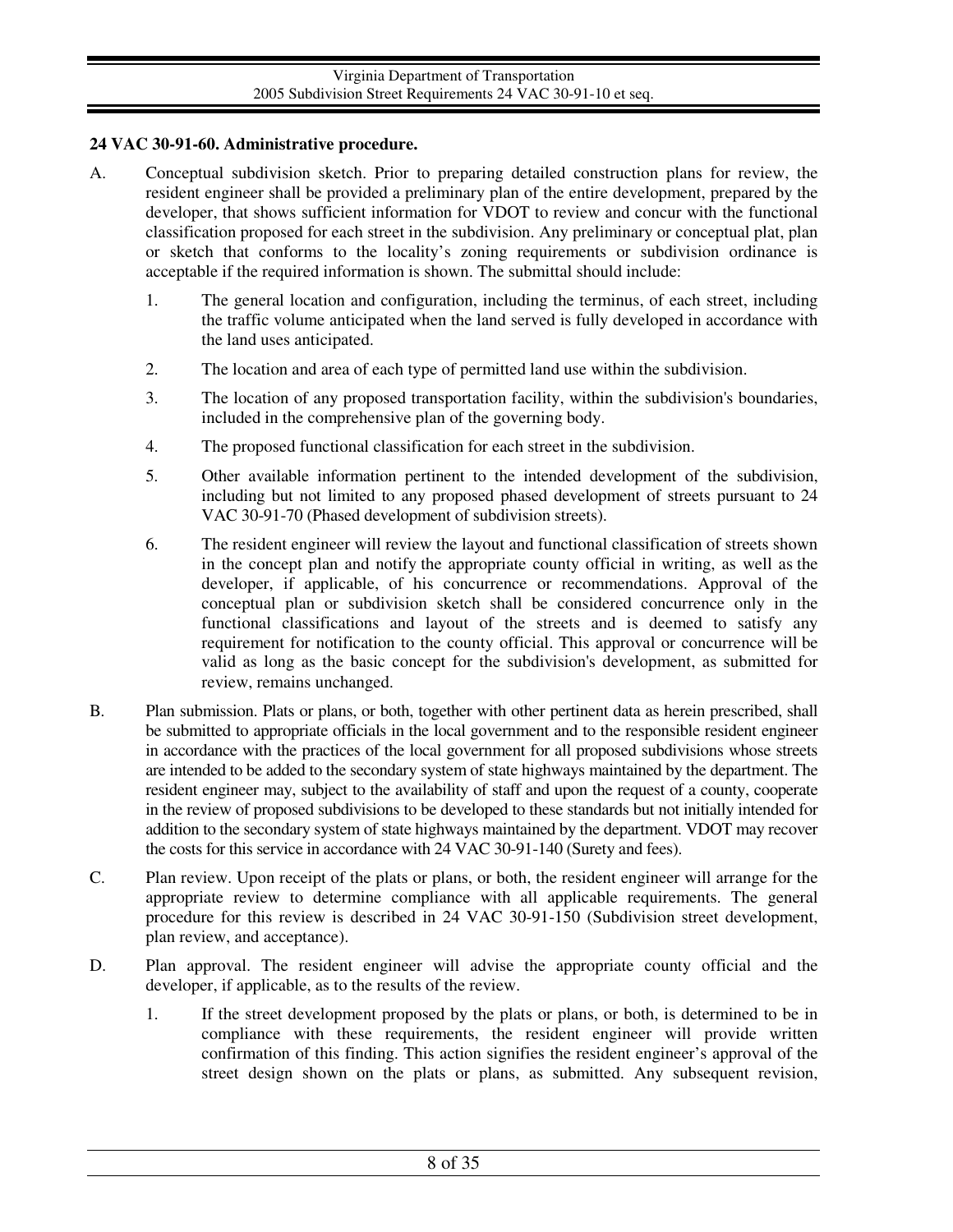additions, or deletions thereto shall require specific written approval of the resident engineer for each such change.

2. If a revision of the submitted plats or plans is determined necessary, the resident engineer will list the required changes in a written response to the county official and the developer, if applicable. Upon completion of the specified revisions, the plats or plans will be resubmitted for review and approval by the resident engineer as prescribed in 24 VAC 30-91-150 (Subdivision street development, plan review, and acceptance).

The department's approval of a subdivision street construction plan shall constitute its commitment to accept the streets depicted thereon when all applicable provisions of these requirements are satisfied and the streets have been constructed according to the approved construction plan and supporting specifications. However, during VDOT's inspection of construction, if a situation is discovered that was not addressed on the approved plan that could, in the opinion of the resident engineer, adversely affect public safety or the integrity of either the roadway or the adjacent property, acceptance of the street shall be deferred until the situation is corrected.

The department's approval of a subdivision street construction plan shall expire after a period of three years if construction has not commenced, in which case the subdivision street construction plan shall be resubmitted for subsequent review and approval. This shall not affect the adequacy of the approved concept plan as depicted on a recorded final plat, as provided for under § 15.2-2241 of the Code of Virginia.

- E. Street acceptance. Upon the satisfactory completion of construction of the subdivision street, the department will advise the local governing body regarding the street's readiness for acceptance and the governing body, in consultation with the resident engineer, will initiate its acceptance into the secondary system of state highways maintained by the department provided:
	- 1. The developer *has dedicated* the prescribed right-of-way to public use.
	- 2. The street has been constructed in accordance with the applicable specifications, standards and the plats or plans approved by the department.
	- 3. The street renders a public service as prescribed in 24 VAC 30-91-50 (Service requirements) or as may otherwise be approved under those provisions.
	- 4. The street has been properly maintained since its completion.
	- 5. The developer furnishes the surety and fees in accordance with 24 VAC 30-91-140 (Surety and fees).
	- 6. The governing body has executed all agreements prescribed by these requirements, unless specifically waived on an individual case basis by the Director of the Local Assistance Division, or other designee appointed by the commissioner.
	- 7. The governing body, by proper resolution, requests the department to accept the street or streets for maintenance as part of the secondary system of state highways under its jurisdiction. The resolution shall include the governing body's guarantee of an unrestricted and unencumbered right-of-way as dedicated, plus any necessary easements for fills, drainage, or sight distance.

Upon the department's determination that the requested addition is in compliance with the applicable provisions of these requirements, the governing body will be officially advised of the street's acceptance into the secondary system of state highways and the effective date of such action. This notification serves as the resident engineer's authority to begin maintenance thereon.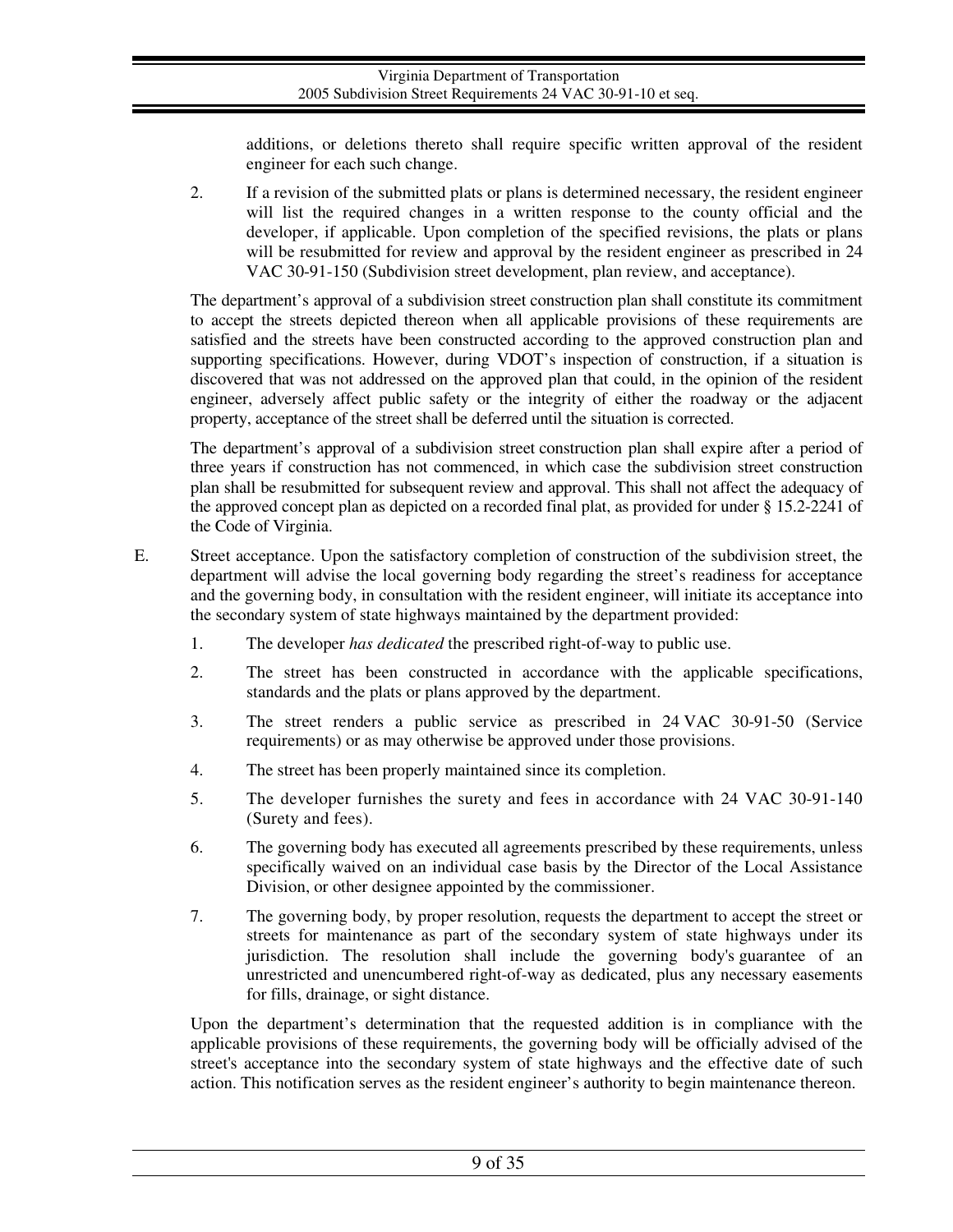### **24 VAC 30-91-70. Phased development of subdivision streets.**

A. Policy. Certain subdivision streets that require four or more travel lanes to accommodate the projected traffic may be accepted by the department for maintenance after completion of the first two lanes to an acceptable, initial phase of construction, upon the request of the governing body. It is recognized that there is a distinction between those streets that benefit the overall transportation network and those that primarily serve the development of land and, therefore, the criteria for phased construction for each situation differs as described in subsection B of this section.

However, in all cases, the right-of-way required for the road at its complete stage of construction shall be dedicated and accepted as part of the initial street acceptance. In addition, the initial phase of construction shall be designed and constructed to facilitate construction of the remaining phase in a manner that will avoid the need to reconstruct the initial two lanes.

Consideration for the acceptance of any street under the provisions of this section shall be limited to the phased development of only the street's roadway. All other applicable requirements, e.g., public service, drainage easements, and administrative procedures, shall apply.

### B. Criteria.

- 1. For streets included in the transportation element of the county's comprehensive plan that serve diverse areas of the region or county, no special agreement or acknowledgement is needed as a prerequisite to acceptance, provided:
	- a. The street is part of a transportation corridor that was formally adopted as a part of the county's comprehensive transportation plan prior to the local governing body's approval of the plat or plan for the development of the adjacent land.
	- b. The transportation corridor is a major thoroughfare planned primarily to move through traffic.
	- c. When fully developed the street must satisfy the department's functional classification criteria as a major collector or higher.
	- d. The street has a projected traffic volume of 8,000 vehicles per day or less for a period of 10 years following the date of the acceptance for maintenance by the department.
- 3. For all other streets, the local governing body's resolution requesting acceptance of the initial two lane section must include provisions that acknowledge:
	- a. The local governing body agrees that all costs incurred in the street's complete construction, including right-of-way, engineering, utility adjustment, etc., shall be provided from funds other than those derived from state revenue sources administered by VDOT, except as may be expressly authorized by the department's Director of the Local Assistance Division.
	- b. The local governing body agrees that it is their responsibility to ensure that the roadway is completed as needed to accommodate the traffic. However, the county also acknowledges that a determination that the street needs to be completed to its ultimate section will be made by the resident engineer or his designee once it is determined that the first two lanes will not sustain an acceptable level of service for the function classification of the roadway in accordance with the Highway Capacity Manual (24 VAC 30-91-160).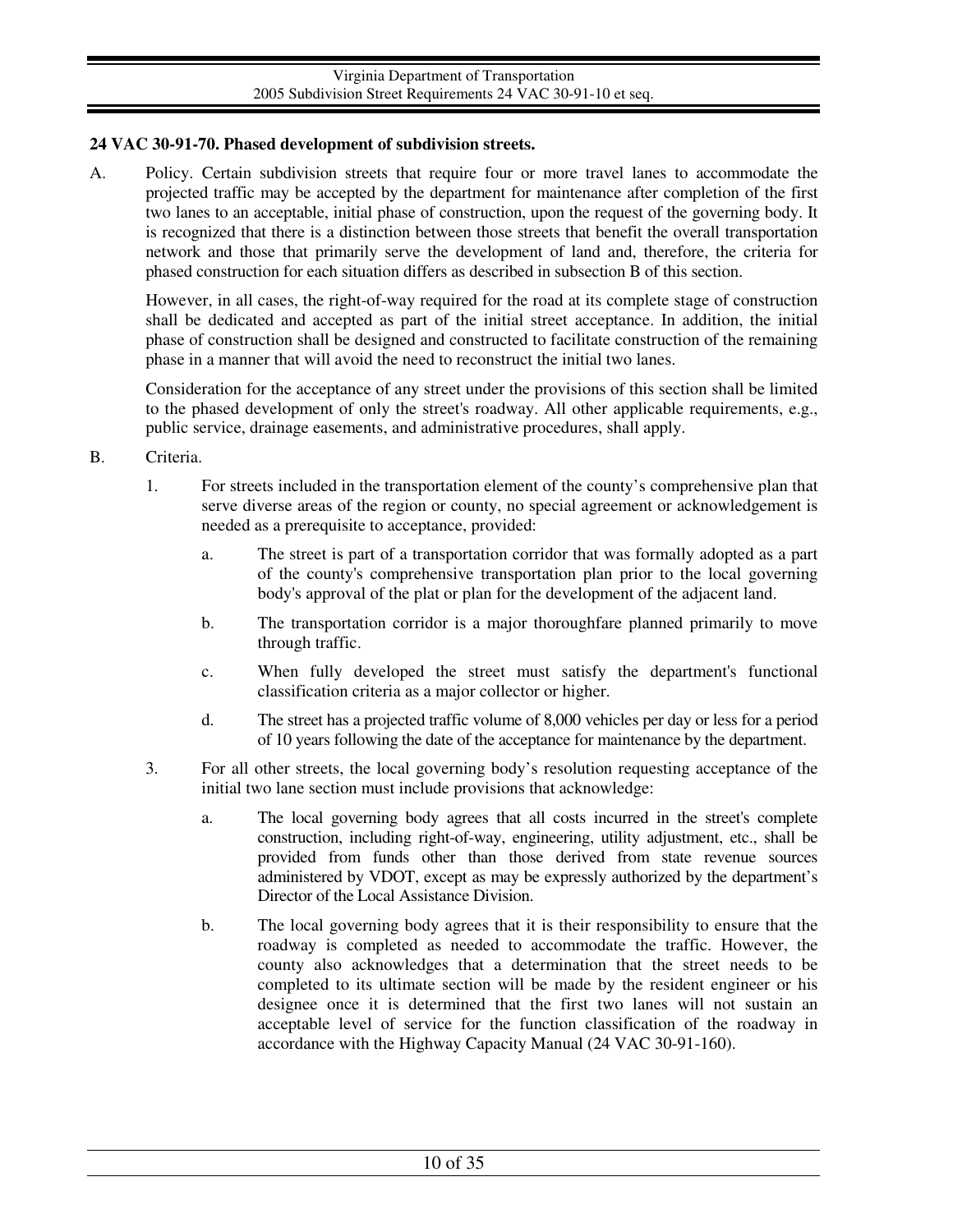- C. Procedures.
	- 1. Plats or plans, or both, for the street's complete development, in accordance with all applicable provisions of these requirements, shall be submitted for approval.
	- 2. The plats or plans shall also delineate the street's initial development as proposed pursuant to this section. In no case shall this design provide less than one-half of the roadway typical section required by the applicable requirements for the street's complete development.
	- 3. Unless waived by the resident engineer, a capacity analysis shall be submitted to document that an acceptable level of service will be maintained for the intended duration of the initial phase of development. In determining an acceptable level of service, the beneficial effect of the proposed street on the overall transportation network will be considered. The resident engineer or his designee may waive this requirement for a traffic capacity analysis.
	- 4. A determination will be made by VDOT in consultation with the locality whether the street can be approved for phased development and which criterion in subsection B of this section applies.
	- 5. Upon the resident engineer's determination that the proposal is in compliance with the applicable provisions of this section, the plans may be approved accordingly.
	- 6. Upon completion of the street's initial phase in accordance with approved plans, its compliance with all other applicable provisions of this section, and the inclusion of the appropriate language in the resolution, the street may be accepted for maintenance by the department as part of the secondary system of state highways.

# **24 VAC 30-91-80. Connections to or work within streets maintained by the department.**

- A. Connections to streets maintained by the department. A land use permit issued by the department is required for new connections of any kind to existing streets maintained by the department. Due to the wide variation in prevailing conditions, each location shall be evaluated individually to determine exact requirements. Therefore, it is incumbent upon the developer or his designee to apply for a land use permit at the appropriate time to ensure the desired completion of the development. Such application shall be made to the resident engineer and be consistent with the approved plats or plans for the subdivision or the document reviewed for the connection of a street that is to remain privately maintained.
- B. Relocations, adjustments, and improvement of streets maintained by the department. All work performed within the existing right-of-way of streets maintained by the department, including pavement widening, the addition of turn lanes, realignments and relocations of existing streets, shall be coordinated with and approved by VDOT as follows:
	- 1. All such work shall be accomplished pursuant to a land use permit issued by the department after the required right-of-way has been dedicated to public use or as otherwise required by the department.
	- 2. All work, including the relocation, adjustment, and improvement of existing streets under VDOT jurisdiction shall be subject to the department's direction rather than these requirements. Such work should include overlaying and restriping the old and new portions of the roadway.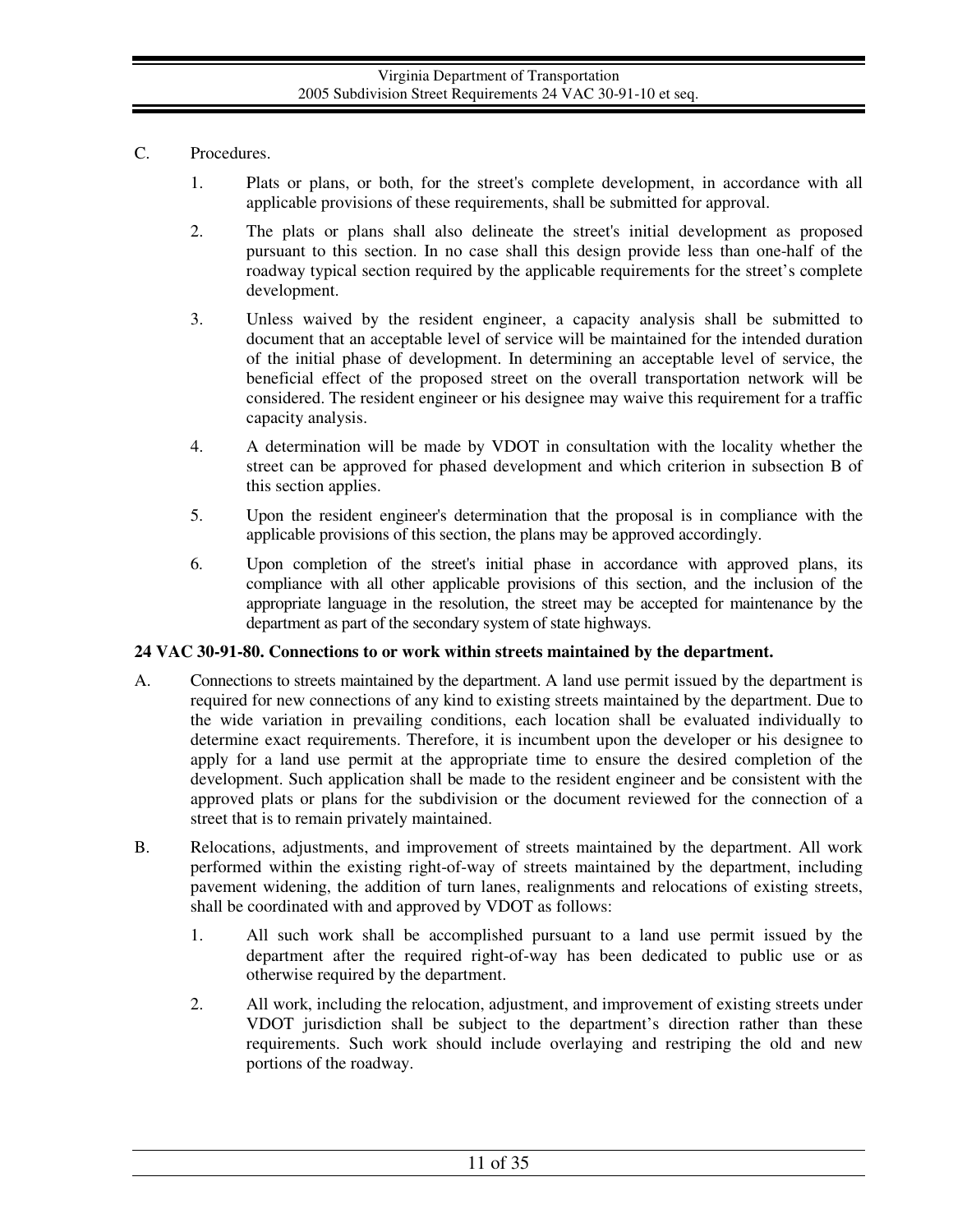- 3. The relocation of streets maintained by the department shall only be accomplished with the consent of the local governing body.
- 4. Traffic should be maintained on streets under the department's jurisdiction until the new portion has been accepted by the department for maintenance unless the department authorizes a closure of the road to traffic.
- 5. No street or roadway maintained by the department and actively used by the public shall be abandoned or vacated unless a new street serving the same citizens has been constructed and accepted for maintenance by the department.
- 6. Streets previously discontinued exist as a public way under the jurisdiction of the local governing body and should be abandoned or vacated prior to the development of land associated with such streets.

# **24 VAC 30-91-90. Discretionary authority.**

The department's resident engineers are authorized considerable discretionary authority regarding the design of subdivision streets functionally classified as "local." Such judgments should take into consideration the individual situation, but in no instance are the safety features, structural integrity, or traffic capacities prescribed by these requirements to be sacrificed. Meandering alignment and rolling grades are satisfactory, provided adequate stopping sight distances and reasonable alignment and gradients are provided to safely accommodate the projected traffic at the design speed.

# **24 VAC 30-91-100. Appeal to district administrator.**

The district administrator is authorized to consider and render a ruling on unresolved differences of opinion between the developer and the resident engineer that pertain to the interpretation and application of these requirements.

To obtain this review, the developer shall provide the district administrator, the resident engineer and the county official a written request for such action, describing any unresolved issue. After reviewing all pertinent information, the district administrator will advise the developer in writing regarding the decision of the appeal, with a copy to the county official and the resident engineer. The developer may further appeal the district administrator's decision to the commissioner's designee. All correspondence requesting an appeal should include copies of all prior correspondence regarding the issue or issues with the county officials and department representatives.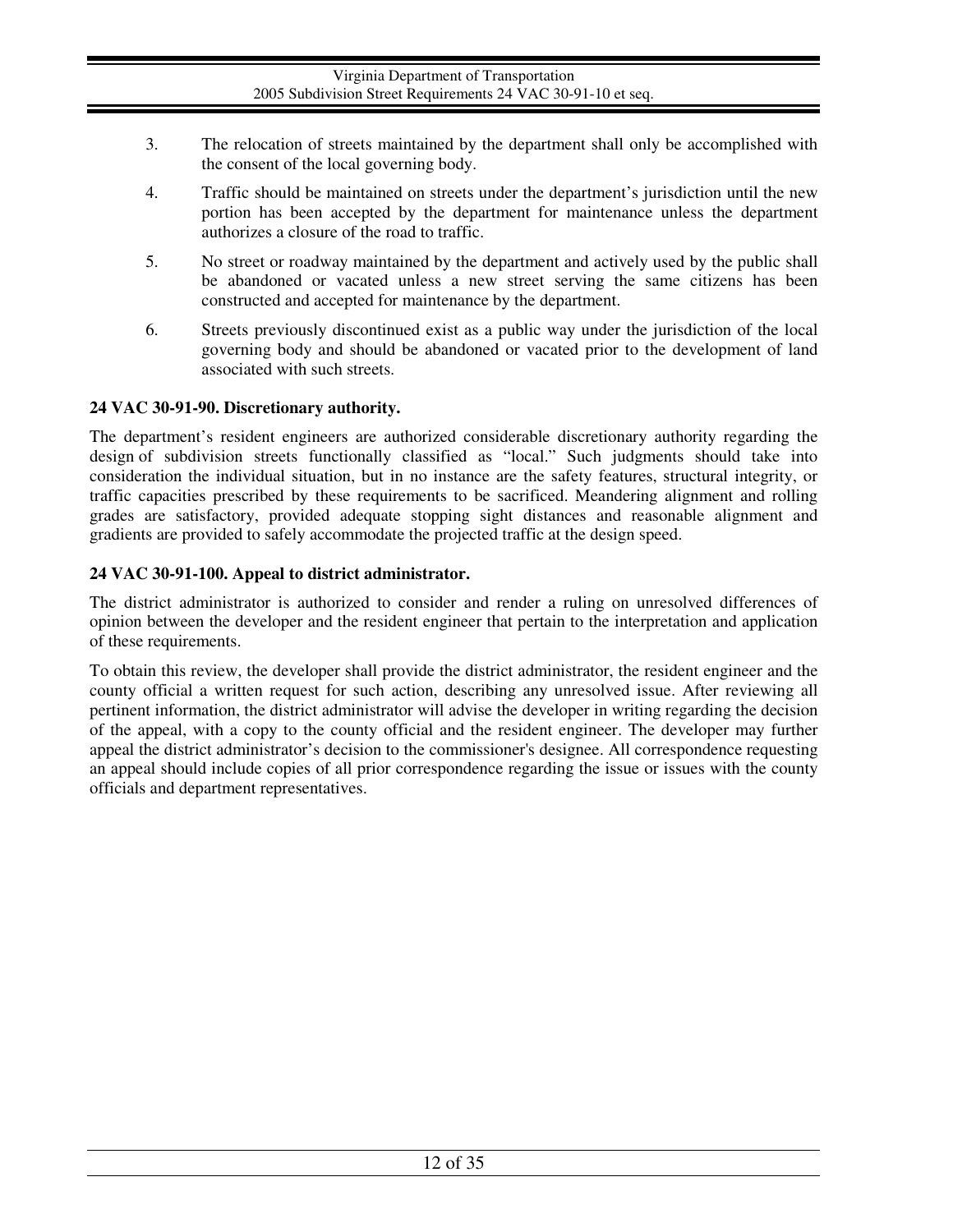### PART II. SPECIFIC PROVISIONS.

### **24 VAC 30-91-110. Design and agreement requirements.**

A. General requirements.

Most criteria addressing the design of new subdivision streets can be found in the Subdivision Street Design Guide (24 VAC 30-91-160). However, the following provisions are provided for guidance, particularly in regard to features that require agreements or formal acknowledgements of the governing body before VDOT's acceptance of the street or streets within a subdivision.

When an agreement is required between the local governing body and the department as a prerequisite to the acceptance of a subdivision street, nothing in these requirements shall preclude the local governing body from entering into separate agreements with other entities to fulfill its responsibilities. However, if the provisions are intended to ensure the safety of the public using the street, the department reserves the right to approve the involvement of the other party or parties.

B. Geometric requirements.

Geometric requirements for new subdivision streets are established in the Subdivision Street Design Guide of the Road Design Manual (24 VAC 30-91-160). In certain circumstances the Subdivision Street Design Guide (24 VAC 30-91-160) allows reduced pavement widths for curb and gutter sections. Any such reduction must be specifically requested by the governing body in writing and be approved by the resident engineer. Sufficient off-street parking must be provided by the local governing body as indicated in the Subdivision Street Design Guide (24 VAC 30-91-160) to accommodate any request for reduced pavement widths. However, no special request from the local governing body shall be required in the event the department has approved a design standard for use throughout that county that includes street width reductions for a specific type of subdivision, such as a Neotraditional subdivision.

C. Turn lanes.

Left or right turn lanes shall be provided at intersections when the department determines that projected turning movements warrant their installation. These facilities shall be designed in accordance with the Subdivision Street Design Guide (24 VAC 30-91-160) and, if necessary, additional right-of-way shall be provided to accommodate these facilities.

- D. Pavement structure.
	- 1. Pavement design.

The pavement structure for new subdivision streets shall be in accordance with the Pavement Design Guide ( 24 VAC 30-91-160 ), including any prescribed underdrains. Prior to construction of the pavement sub-base and finish courses, the resident engineer shall approve the proposed pavement design.

2. Special pavement surfaces.

The resident engineer may approve special pavement surfaces, such as the use of stamped pavement or the use of paving blocks or bricks. However, if the pavement design is a type not addressed by the Pavement Design Guide ( 24 VAC 30-91-160 ) or otherwise not in general use by the department, an agreement shall be provided by the governing body that addresses the future maintenance of such pavement.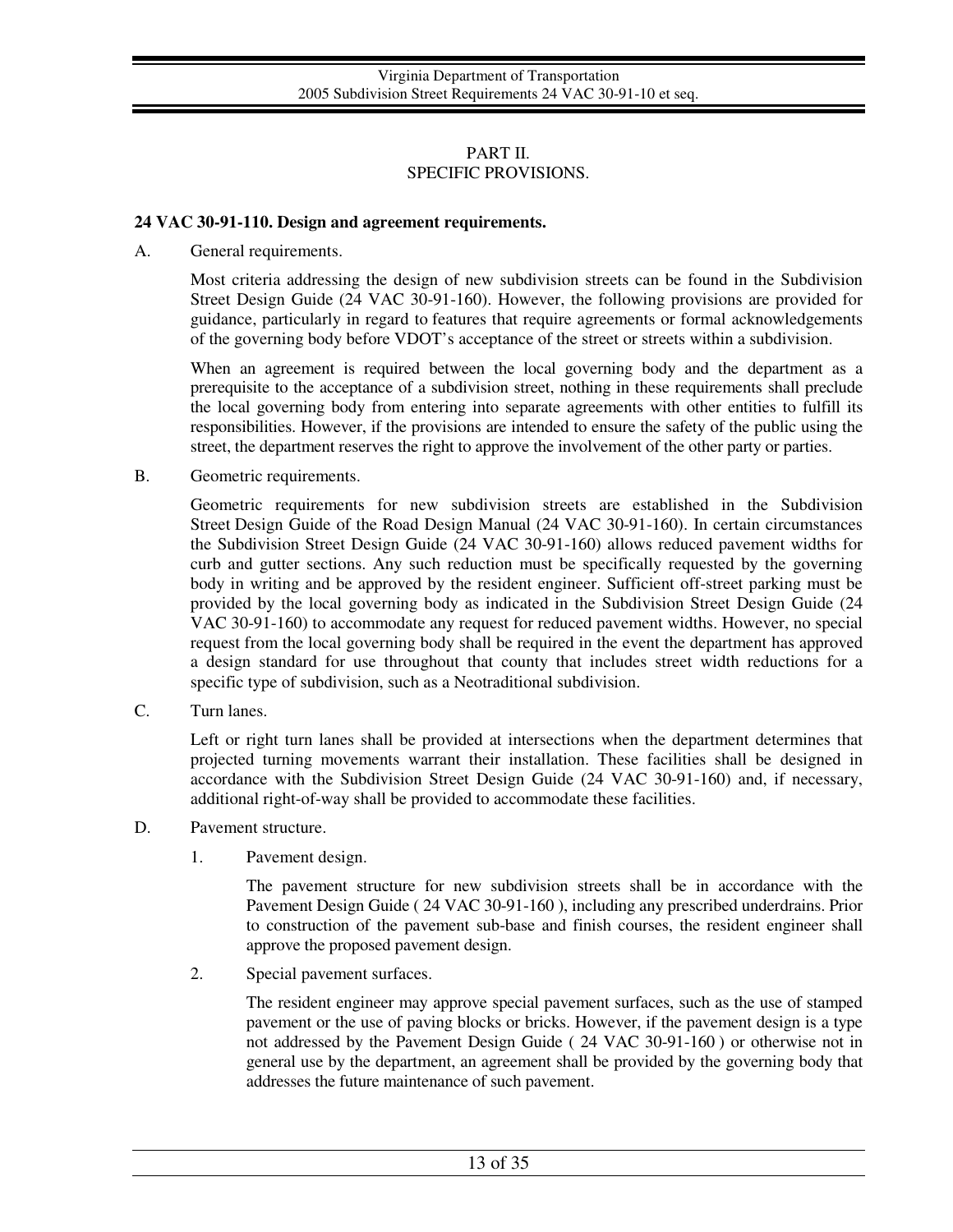3. Pavement additions to existing streets.

When an existing VDOT maintained roadway is to be widened to accommodate additional lanes or the addition of turn lanes, the necessary pavement design shall be obtained from the resident engineer and the entire surface of the roadway (old and new portions) shall be overlaid and re-striped as required by the resident engineer.

### E. Parking.

1. Perpendicular and angle parking along subdivision streets is normally prohibited. However, perpendicular and angle parking along subdivision streets may be considered if the features along the street cause the street to readily appear to be a street rather than a travel way through a parking lot. In addition, additional pavement width may be necessary between the travel lanes and the parking spaces to allow a car to back from its normal parked position, orient itself for entering the travel lanes and stop without either encroaching into the travel lanes or having the driver's vision of oncoming traffic obscured by adjacent, parked vehicles.

Street designs that anticipate the restriction of on-street parking shall only be approved with the consent of the county official and the resident engineer.

- 2. Localities are encouraged to adopt local ordinances to appropriately address adequate off street parking in subdivisions. In the absence of local regulations that are deemed acceptable by the department, the following criteria shall apply for the design of subdivision streets:
	- a. A minimum of two off-street parking spaces per dwelling unit, exclusive of garage facilities associated with the unit, shall be provided in the proximity of the unit they are intended to serve. Additional off-street parking space shall be provided when the width of any residential curb and gutter roadway is proposed for reduction as permitted in the Subdivision Street Design Guide (24 VAC 30-91-160). Except as may be associated with corner dwellings, the availability of on-street parking along other streets will not normally be considered as additional off-street parking.
	- b. If parking bays are provided, they shall be located off the street's right-of-way and designed to prevent vehicles from backing into the adjacent subdivision street.
	- c. Entrances to parking bays shall be separated by at least 50 feet and designed in accordance with the appropriate provisions of the standards or Land Use Permit Manual.
- F. Cul-de-sacs and turnarounds.

An adequate turnaround facility shall be provided at the end of each cul-de-sac or stub street to permit the safe and convenient maneuvering by service vehicles. Various configurations of turnarounds are illustrated in the Subdivision Street Design Guide (24 VAC 30-91-160); however, alternative configurations may be approved by the resident engineer. Additional right-of-way shall be provided as required by the design of the turnaround. Normally, any nontraveled way areas within the turnaround, such as an island, shall be included in the dedicated right-of-way of the facility.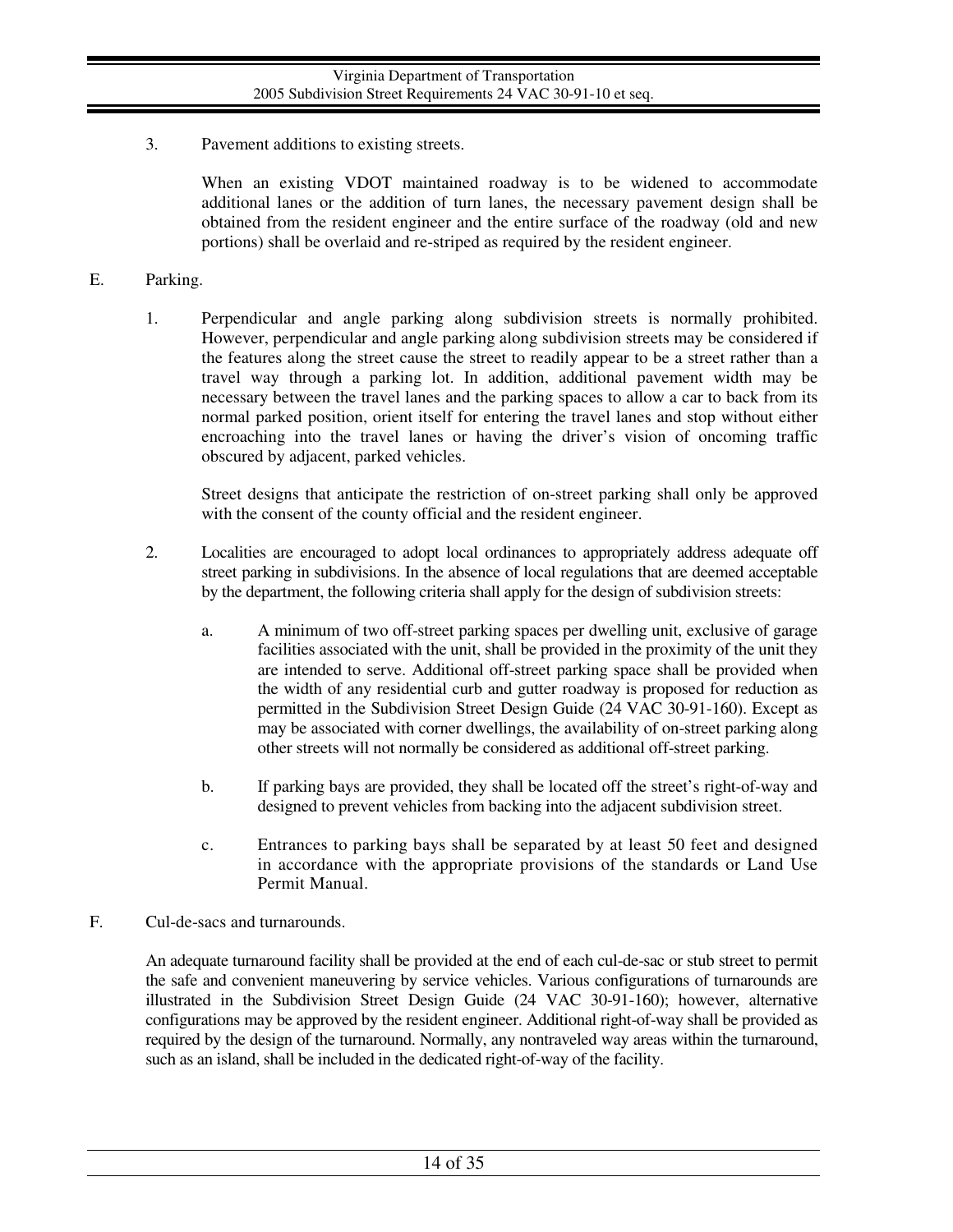For circular turnarounds, a well-defined, identifiable street segment, equal to the normal lot width along the intersected street that serves the cul-de-sac or 50 feet, whichever is greater, shall extend from the intersected street to the turning area.

- G. Curb and gutter. For the purpose of these requirements, the use of curb and gutter is an acceptable roadway design alternative, rather than a requisite. However, when used, curb and gutter shall be designed in accordance with the Subdivision Street Design Guide (24 VAC 30-91-160) and only one curb and gutter design may be used along the length of a street.
	- 1. Driveway entrance requirements. Without regard to the curb design used, the curb shall incorporate a driveway entrance apron, as illustrated in the Subdivision Street Design Guide (24 VAC 30-91-160), to provide a smooth transition from the gutter invert or roadway surface onto the driveway. However, exceptions may be granted by the resident engineer when roll top curb is used if requested by the local official.
	- 2. Curb ramps. All streets that incorporate accessible routes for pedestrian use shall, without regard to the curb design used, include curb ramps at intersections for use by persons with disabilities and shall incorporate other applicable provisions of the Americans with Disabilities Act.
- H. Private entrances. All private entrances shall be designed and constructed in accordance with the Subdivision Street Design Guide (24 VAC 30-91-160).
- I. Pedestrian, bicycle, and shared use path facilities. The Commonwealth Transportation Board's "Policy for Integrating Bicycle and Pedestrian Accommodations" emphasizes accommodating pedestrian and bicycle traffic as an essential part of any VDOT financed transportation project. While separate pedestrian and bicycle facilities are not mandated for local subdivision streets, unless required by local ordinance, any street proposed for VDOT acceptance should accommodate the anticipated pedestrian and bicycle traffic. When separate pedestrian and bicycle facilities are deemed appropriate, they should be included in the initial construction of the street, prior to VDOT acceptance. These facilities are eligible for VDOT acceptance based on the criteria of this section.
	- 1. Compliant facilities. Pedestrian and bicycle facilities, including shared use paths as defined under § 46.2-100 of the Code of Virginia, shall be accepted as part of subdivision streets, unless otherwise requested by the governing body, provided they are located fully within the dedicated right-of-way of the street and they are constructed in accordance with applicable criteria and standards of the department.
		- a. Sidewalk criteria. Sidewalks shall be constructed in accordance with the Subdivision Street Design Guide (24 VAC 30-91-160). However, sidewalks that meander vertically in comparison to the grade of the roadway may be considered noncompliant sidewalks.
		- b. Bicycle facility criteria. Bicycle facilities contiguous with the street shall be in accordance with the department's design and construction criteria set forth in the Road Design Manual (24 VAC 30-91-160).
		- c. Shared use path criteria. Shared use paths shall be constructed in accordance with the Road Design Manual (24 VAC 30-91-160) and closely follow the vertical alignment of the roadway without meandering on and off the right-of-way.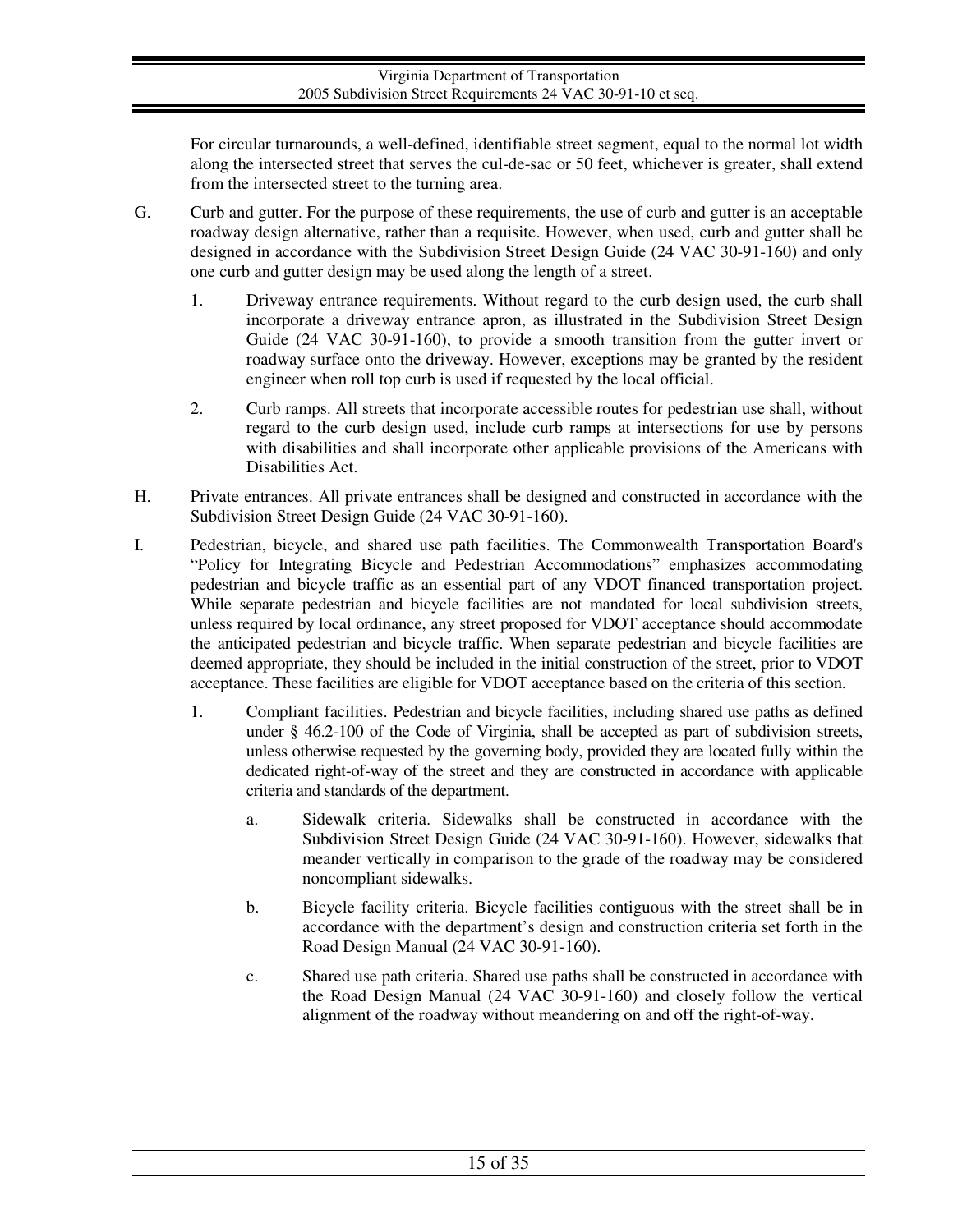2. Noncompliant sidewalk, bicycle, and shared use paths. Noncompliant sidewalk, bicycle and shared use paths that fail to meet requirements of the department's standards for construction, alignment, or placement within the dedicated right of the street shall be deemed to be noncompliant and not qualify for maintenance. However, such facilities may co-exist within the dedicated right-of-way of the street under a land use permit issued by the resident engineer to the local governing body responsible for having established the facility through its subdivision process.

Such permits will clearly specify the responsibility for maintenance of the facility and related activities to the extent the facility occupies the street's right-of-way. The permit applicant should be a county, incorporated town, or other entity that has perpetual maintenance capability. Noncompliant sidewalks and shared use paths may be constructed of bituminous concrete, hydraulic concrete, gravel, or other stabilizer convenient to the applicant.

- J. Bridge, drainage, and other grade separation structures. Bridges, drainage, and other grade separation structures shall be designed and constructed in accordance with all applicable department criteria and standards. The resident engineer may require special review of the plans and construction inspection. The department will accept grade separation structures as part of new subdivision streets provided the structure is a drainage structure or is intended to separate the movement of registered motor vehicles. In addition, the department will accept grade separation structures intended to separate pedestrians or bicyclists or any combination thereof from traffic using the roadway, provided:
	- 1. The structure is available for unrestricted public use;
	- 2. The structure is accessible to pedestrian facilities, if any, situated along the street; and
	- 3. The projected traffic volume of the street is not less than 4000 vpd or, if the structure otherwise serves as part of the principle pedestrian access to a school and a peak hour traffic volume of 450 vph is projected.

In all other instances, the grade separation structure shall be deemed to be a county controlled grade separation structure within the right-of-way of the street, in which case the street will only be accepted as part of the secondary system of state highways maintained by the department after the local governing body and the department have executed an agreement acceptable to the department that (i) acknowledges the department has no responsibility or liability due to the presence of the structure and (ii) assures the costs of inspection, maintenance, and future improvements to the structure are provided from sources other than those administered by the department.

In all cases, whether the structure is accepted as an integral part of the roadway for maintenance by the department or it remains a county controlled structure, the responsibility for lighting, safety, and security of those using such facilities shall remain a responsibility of local government.

K. Dams. The department will only consider accepting subdivision streets for maintenance that occupy dams when all of the following provisions are satisfied. For the purpose of this section, a roadway will be considered to occupy a dam if any part of the fill for the roadway and the fill for the dam overlap or if the area between the two embankments is filled in so that the downstream face of the dam is obscured or if a closed drainage facility from a dam extends under a roadway fill.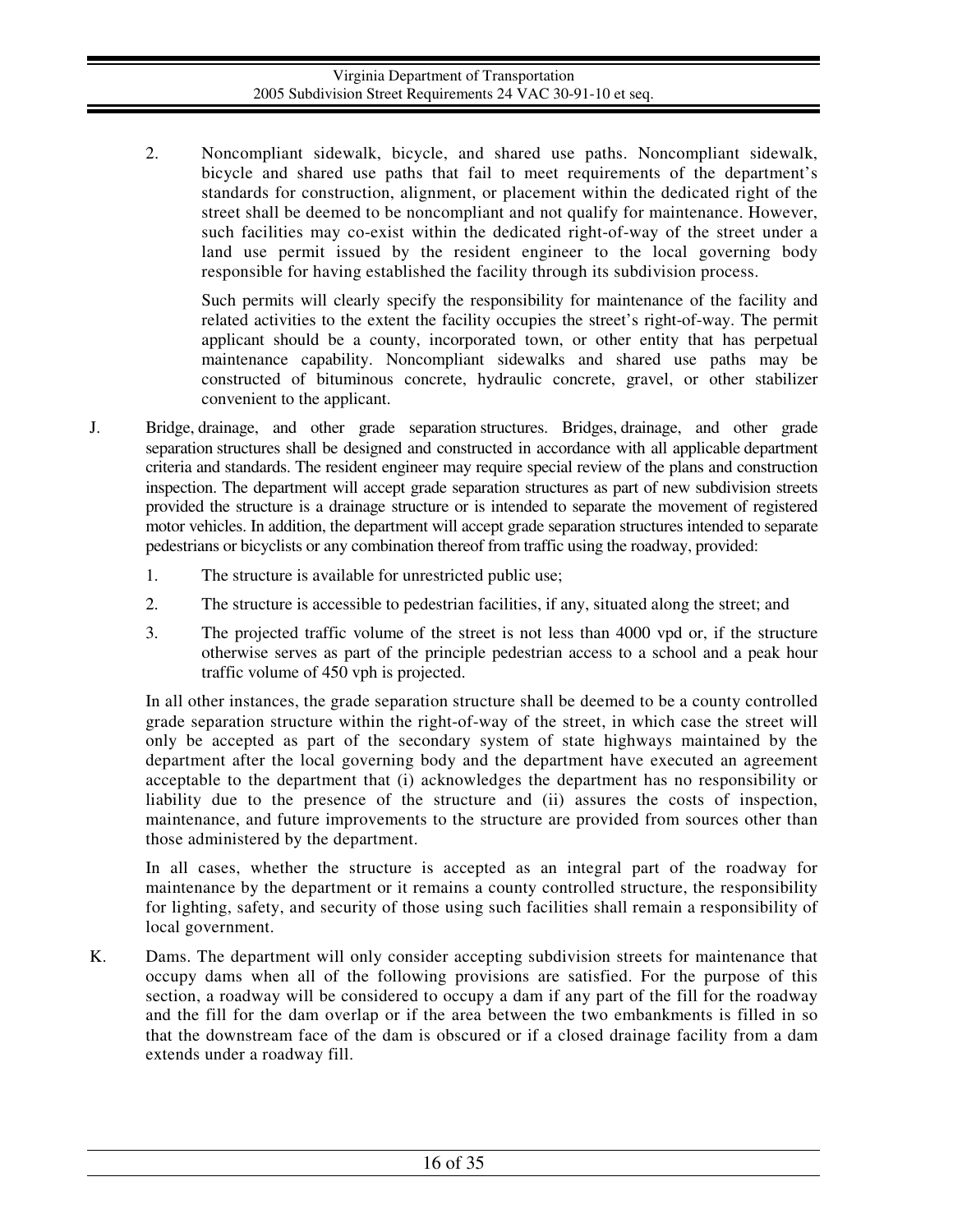- 1. Agreements with the governing body. Except as exempt under subdivision 6 of this subsection, the governing body acknowledges by formal agreement the department's liability is limited to the maintenance of the roadway and that the department has no responsibility or liability due to the presence of the dam, the maintenance of which shall remain the responsibility of an owner, other than VDOT, as established by § 33.1-176 of the Code of Virginia.
- 2. Design review. An engineer, licensed to practice in the Commonwealth of Virginia, shall certify that the hydraulic and structural design of any dam, as described below, is in accordance with current national and state engineering practice and that all pertinent provisions of the Subdivision Street Design Guide (24 VAC 30-91-160) have been considered. Prior to approval of the roadway construction plans, the hydraulic and structural design of a proposed dam shall be reviewed by and meet the department's satisfaction *whenever*:
	- a. A roadway is considered to occupy a dam; or
	- b. A roadway is located below but sufficiently close to the dam that a catastrophic breach could endanger the roadway or the safety of those using the roadway.
- 3. Right-of-way requirements. The right-of-way of roads considered to occupy dams shall be recorded either as an easement for public road purposes or as a dedication specifically to the governing body. Right-of-way dedicated in the name of the Commonwealth or any of its agencies is not acceptable if it includes a dam and roads through such right-of-way will not be accepted as a part of the secondary system of state highways maintained by the department.
- 4. Supplemental, alternative access. To be considered for VDOT maintenance, roadways that occupy a dam must be supplemented by an appropriate alternative roadway facility for public ingress or egress, having suitable provisions that ensure perpetual maintenance.
- 5. Permits. All applicable federal and state permits associated with dams shall be secured and filed with the county prior to VDOT's acceptance of any street that occupies a dam.
- 6. Dams exempt from agreements. The acceptance of roadways that occupy dams shall be exempt from the requirements for an agreement with the governing body, as required by subdivision 1 of this subsection, if all of the following is satisfied:
	- a. The dam is used to create a stormwater detention or retention facility;
	- b. The maximum depth of the water retained by the impoundment at its 100-year storm flood elevation is not greater than four feet; and
	- c. The surface area of the impoundment at full flood is not greater than two acres and is beyond the right-of-way dedicated to public use.
- L. Roadway drainage.
	- 1. Policy and procedures. All drainage facilities shall be designed in accordance with the department's Drainage Manual (24 VAC 30-91-160) and supplemental directives. All drainage computations supporting a proposed drainage design shall be submitted to the department for review as part of the documents necessary for the approval of a construction plan.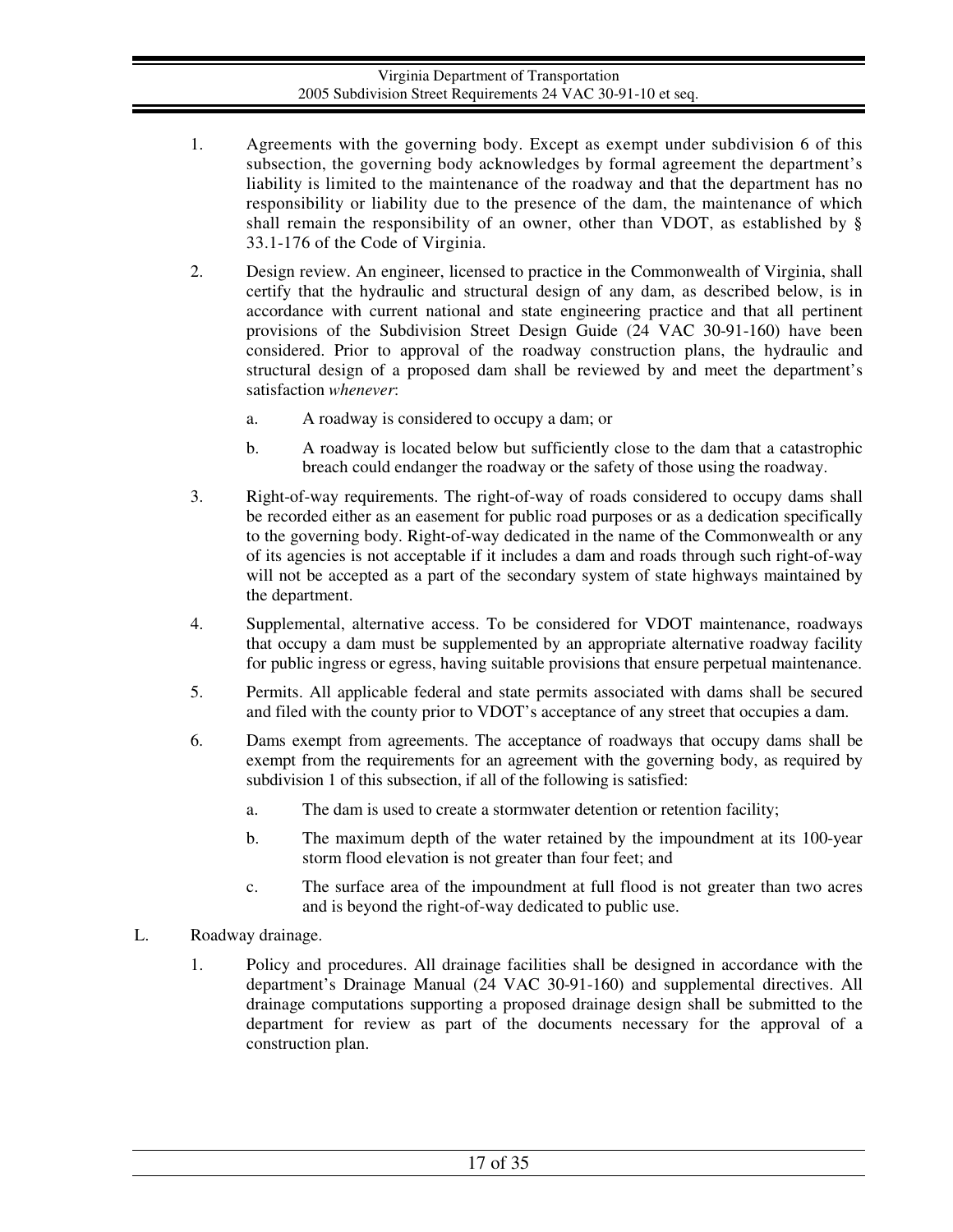2. Stormwater management. Whereas the department considers matters regarding stormwater management associated with the construction of new subdivision streets to be under the authority of the local governing body, decisions regarding stormwater management in the construction of subdivision streets are deferred to the locality. However, stormwater management, including the construction of detention or retention facilities, or both, is recognized as an available design alternative. Where the developer is required by regulations promulgated by an agency or governmental subdivision other than the department or the developer chooses to use stormwater management facilities in the design of a subdivision, the governing body shall, by formal agreement, and as a prerequisite for the transfer of jurisdiction over the street to the department, acknowledge that the department is not responsible for the operation, maintenance, or liability of the stormwater management facility or facilities associated with the subdivision. However, in the event the governing body has executed a comprehensive, countywide agreement with the department addressing these matters, a specific agreement addressing stormwater management controls in the subdivision will not be required as a condition for street acceptance.

Stormwater management controls for VDOT projects are designed in accordance with the VDOT Erosion and Sediment Control and Stormwater Management Program Specifications Manual ( 24 VAC 30-91-160 ), the Virginia Erosion and Sediment Control Regulations, 4 VAC 50-30, and the Virginia Stormwater Management Regulations, 4 VAC 3-20. While these controls may be necessary whenever a street maintained by VDOT is widened or relocated, the department does not require them in the development of new subdivision streets, because such activity is regulated by the local governments. However, developers and counties may find these controls useful in managing land development activity.

Devices and treatments intended to mitigate the impact of stormwater shall be placed off of the right-of-way and shall be designed to prevent the backup of water against the roadbed.

Where development activity results in increased runoff to the extent that adjustment of an outfall facility is required, such adjustment shall be at the developer's expense and be contained within an appropriate easement.

- 3. Drainage easements.
	- a. An acceptable easement shall be provided from all drainage outfalls to a natural watercourse, as opposed to a swale. (See 24 VAC 30-91-10 for definitions.)
	- b. The department normally accepts and maintains only that portion of a drainage system that falls within the limits of the dedicated right-of-way for a street. The department's responsibility to enter drainage easements outside of the dedicated right-of-way shall be limited to undertaking corrective measures to alleviate problems that may adversely affect the safe operation or integrity of the roadway.
	- c. In the event drainage to a natural watercourse is not accomplished or is interrupted, an acceptable agreement from the governing body may be considered as an alternative to providing an easement to a natural watercourse, provided the agreement acknowledges that the department is neither responsible nor liable for drainage from the roadway.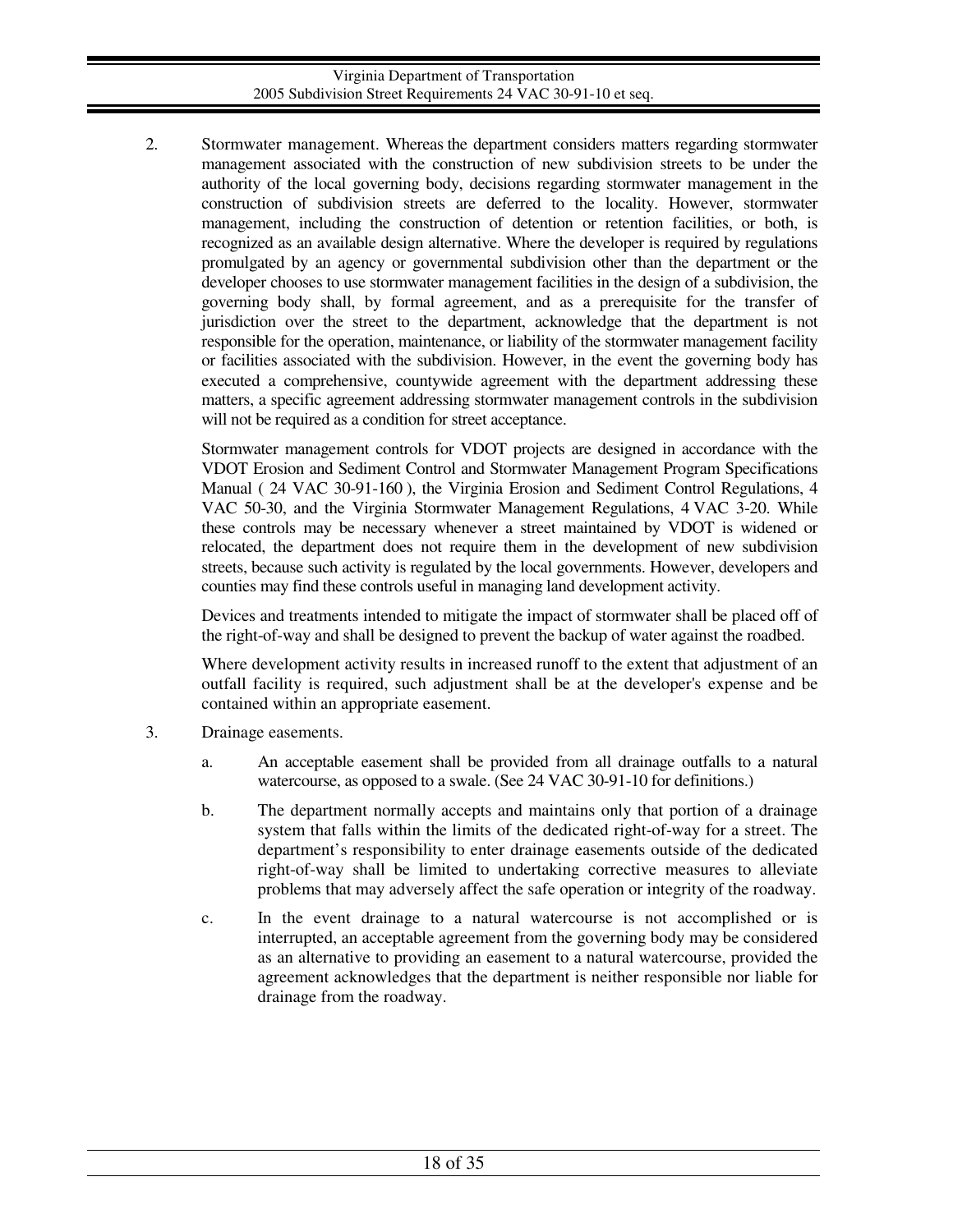- M. Other design considerations.
	- 1. Guardrail. Guardrail shall be used when required by the resident engineer consistent with the Road Design Manual (24 VAC 30-91-160). For placement considerations, see the Subdivision Street Design Guide (24 VAC 30-91-160).
	- 2. Landscaping and erosion control. All disturbed areas within the dedicated right-of-way and easements of any subdivision street shall be restored with vegetation compatible with the surrounding area. Where there is visual evidence of erosion or siltation, acceptance of the street as part of the secondary system of state highways maintained by the department will be postponed until appropriate protective measures, in accordance with VDOT's construction practices, are taken. Except as otherwise approved by the resident engineer, planting of trees or shrubs on the right-of-way shall be in accordance with the Subdivision Street Design Guide (24 VAC 30-91-160).
	- 3. Lighting. Roadway, security, or pedestrian lighting, when required by the governing body or desired by the developer, shall be installed in accordance with the Subdivision Street Design Guide (24 VAC 30-91-160). However, VDOT shall not be responsible for the maintenance or replacement of lighting fixtures or the provision of power for lighting.
	- 4. Railroad crossings.
		- a. Short-arm gates with flashing signals, flashing signals alone, or other protective devices as deemed appropriate by the department shall be provided at any at-grade crossing of an active railroad by a subdivision street.
		- b. Crossings of railroad right-of-way are subject to the requirements of the railroad. Subdivision streets to be accepted by the department for maintenance as part of the secondary system of state highways that cross railroad right-of-way will only be considered if the protective measures outlined under this section have been fully installed and an agreement between the railroad, the developer and the local governing body has been executed. Prior to execution, such agreements shall be presented to the department for consideration in consultation with the Department of Rail and Public Transportation.
	- 5. Utilities. Local governments, the development community, and the utility community are encouraged to coordinate and consolidate their interests as part of the initial development plan.
		- a. Underground utilities. The department allows the placement of underground utilities within the dedicated right-of-way of streets, but normally restricts placement to areas outside of the travel lanes and desirably beyond pavement areas. However, if the governing body has established adequate requirements for the design, location, and construction of underground utilities within the right-ofway of subdivision streets, including provisions that ensure that adequate testing and inspection is performed to minimize future settlement, those requirements shall become the department's requirements and govern unless those requirements conflict with a requirement of the department.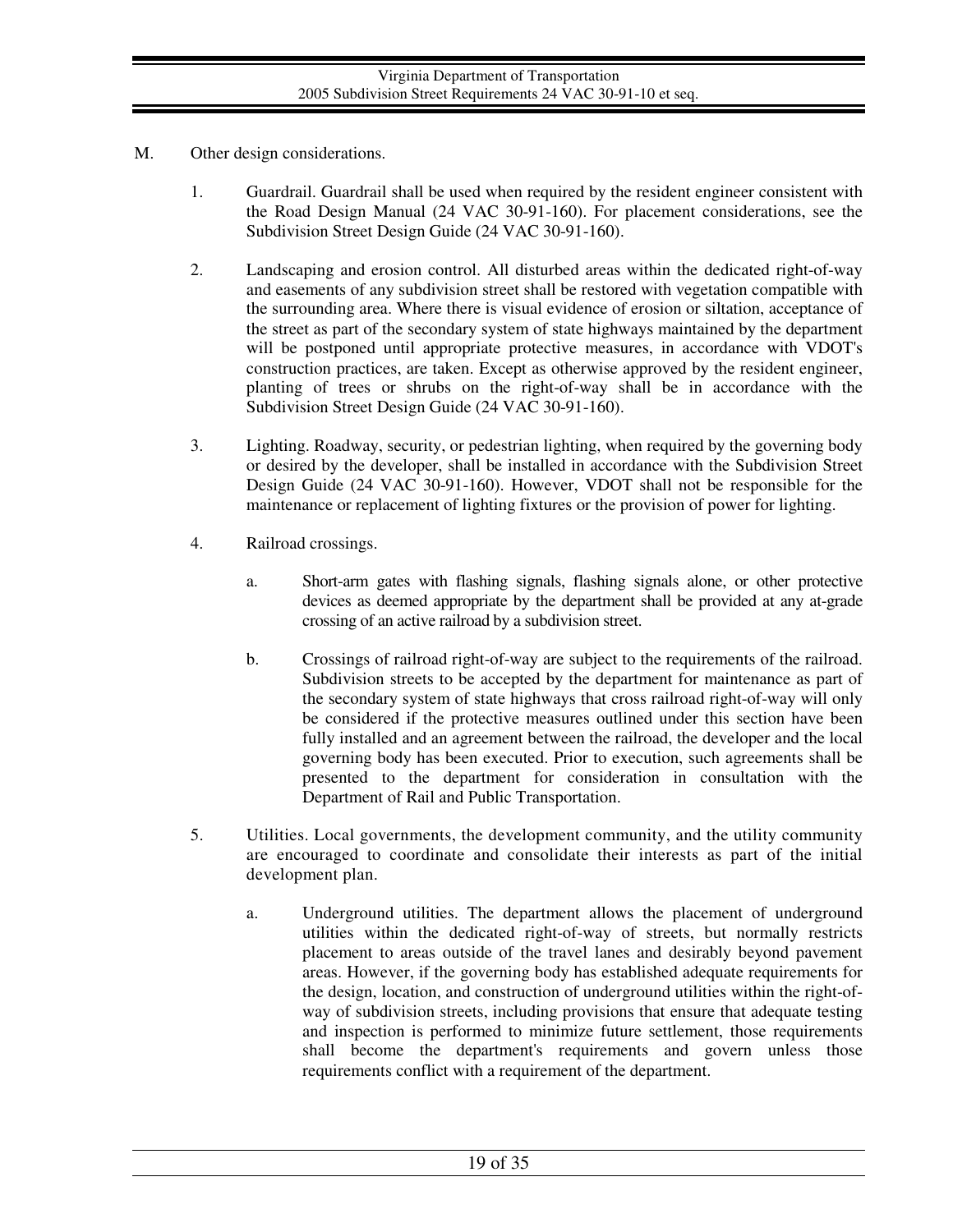When location of the utilities outside of the pavement area is not practical and is endorsed by the local government through its requirements, such installations:

- (1) Are acceptable within the shoulders along the street or within the parking area adjacent to curb and gutter roadways.
- (2) May be acceptable beneath the travel lanes of the street when provisions are made to ensure adequate inspection and compaction tests and:
	- (a) Longitudinal installations and manholes are located outside of the normal travel lanes, or
	- (b) Longitudinal installations and manholes are placed in the center of an undivided roadway out of the wheel path.

However, manholes shall not be placed in sidewalk or shared *use* path facilities within five feet of curb ramps or within driveway entrances.

b. Open-cutting of hard-surfaced roadways. The department usually prohibits the open-cutting of hard-surfaced roads except in extenuating circumstances. Therefore, all underground utilities within the right-of-way, as determined necessary by good engineering practice to serve the complete development of adjacent properties, shall be installed during the street's initial construction and prior to the application of its final pavement surface course. This shall include extensions of all necessary cross-street connections or service lines to an appropriate location beyond the pavement and preferably the right-of-way line.

In the event it is necessary to open the street pavement to work on utilities after the surface has been placed, additional compaction tests and paving as necessary to restore the integrity and appearance of the roadway may be required at the discretion of the resident engineer.

- c. Cross-street conduits. To facilitate the placement of future underground utilities, cross-street conduits are encouraged, with placement of such conduits occurring on each street at intersections and *approximately* every 1,000 feet along the length of a street.
- d. Aboveground utilities. All aboveground utilities shall be installed behind the sidewalk or as close as possible to the limits of the street's right-of-way but shall not encroach on the sidewalk, the shared use path, or any clear zone.
- e. To assure the unencumbered dedication of the right-of-way for subdivision street additions, easements or other interests within the platted right-of-way shall be quitclaimed of any prior rights therein. In exchange, a permit may be issued by the department for a utility to occupy the area involved. This permit will be processed by the resident engineer upon acceptance of the street into the secondary system of state highways maintained by the department. No inspection fee is required for permits so issued. However, the approval of the permit shall be contingent upon the utility's compliance with applicable provisions of the Land Use Permit Manual.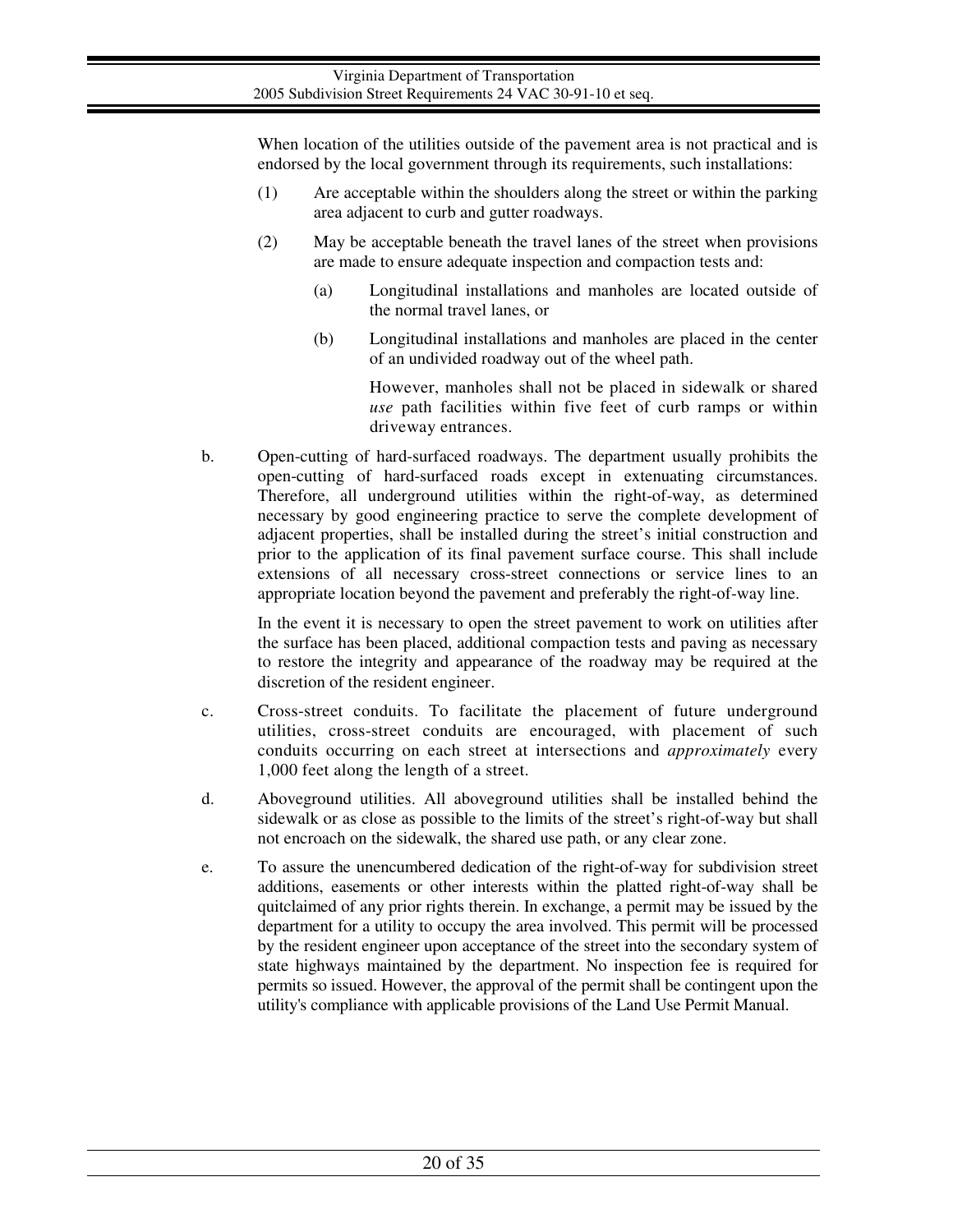## **24 VAC 30-91-120. Right-of-way width, spite strips, and encroachments.**

A. Right-of-way width. A clear and unencumbered right-of-way shall be dedicated to public use for any subdivision street proposed for addition to the secondary system of state highways maintained by the department. However, in certain, rare extenuating circumstances involving a party beyond the influence of the developer, an easement for transportation purposes may be approved by the resident engineer in lieu of dedicated right-of-way. In all other cases, any easement that might interfere with the public's unencumbered use of the street shall be quitclaimed in exchange for a land use permit, as outlined in 24 VAC 30-91-110 M 5 (Design and agreement requirements – Utilities).

The width of right-of-way shall be as indicated in the Subdivision Street Design Guide 24 VAC 30-91-160) and shall be sufficient to include all essential elements of the roadway intended to be maintained by the department , including pedestrian, bicycle, or shared use path facilities and clear zone. However, supplemental easements may be used to accommodate sight distance requirements and slopes for cuts and fills. The right-of-way requirements are defined in the Subdivision Street Design Guide (24 VAC 30-91-160).

When an existing state maintained road is widened, the additional right-of-way should be dedicated as follows:

- 1. If the existing right-of-way consists of a prescriptive easement, to the degree that the developer controls the land, the right-of-way shall be dedicated to public use from the centerline of the alignment.
- 2. If the existing right-of-way is dedicated to public use, the additional right-of-way shall be dedicated to public use.
- 3. If the existing right-of-way is titled in the name of the department or the Commonwealth, the additional right-of-way shall be deeded to the department or to the Commonwealth, consistent with the title of the existing right-of-way.
- B. "Spite strips." Plans that include a reserved or "spite" strip that prohibits otherwise lawful vehicular access to a street from the adjacent properties, whether within or outside the subdivision, will not be approved.
- C. Encroachments within the right-of-way. Recording of a plat causes the fee title interest of areas dedicated to public use to transfer to the local governing body. Therefore, objects installed within the right-of-way for purposes other than transportation may be considered an unlawful encroachment in the right-of-way and prevent the right-of-way from being considered clear and unencumbered.

Posts, walls, signs, or similar ornamental devices that do not interfere with roadway capacity or encroach into a clear zone or interfere with prescribed sight distance requirements may be permitted within the right-of-way. However, specific authorization by the resident engineer or as authorized under the Land Use Permit Manual is a requisite for these devices or any other encroachment located within the right-of-way. For the purposes of this subsection, mailboxes installed on breakaway posts may occupy the right-of-way without permit. Otherwise encroachments that do not fall within the safe clear zone may be allowed within the right-of-way pursuant to a land use permit issued by the resident engineer or other designee.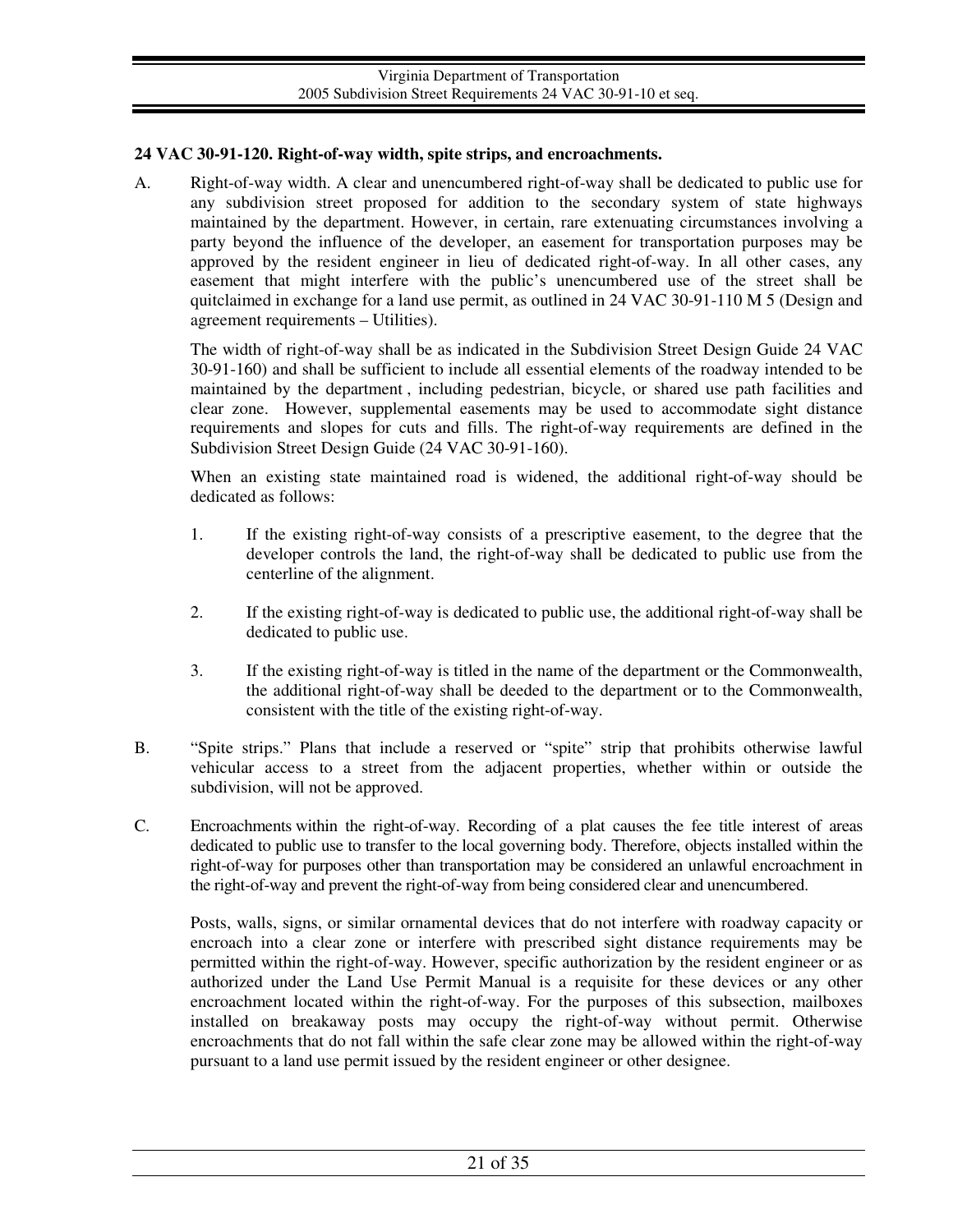## **24 VAC 30-91-130. Neotraditional developments.**

Streets maintained with public transportation funds should be able to safely accommodate the effective and efficient movement of those expected to use those streets. Consequently, the design of streets intended for maintenance by the department within neotraditional or other unique developments also must comply with all applicable provisions of these requirements and the department's applicable design criteria.

The Subdivision Street Design Guide (24 VAC 30-91-160) offers additional guidance on neotraditional developments and acceptable unique features typically seen in these *types of* developments. The utilization of many neotraditional concepts and traffic calming features can normally be accomplished within the flexibility available within VDOT's subdivision street design criteria, and specific requests for exceptions when requests cannot be accommodated should be in writing to the resident engineer.

### **24 VAC 30-91-140. Surety and fees.**

A. Policy.

Except as otherwise provided herein, the developer shall provide surety to guarantee the satisfactory performance of the street, a maintenance fee to offset the department's maintenance costs, and an administrative cost recovery fee to recover the department's costs associated with the review of subdivision plans, the inspection of new subdivision streets, and the administrative processing of the acceptance of new streets as determined in this section. All surety and fees collected under this section shall be based on the date of the local governing body's request and the aggregate mileage of new subdivision streets in that request, rounded up to the next tenth. In the event of extenuating circumstances beyond the developers control, the commissioner or his designee may waive all or a portion of any of the surety and fees.

- B. Surety.
	- 1. Type of surety and expiration.

An acceptable surety, in accordance with this section, shall be provided by the developer to guarantee the satisfactory performance of the street for a period of one year from the date of its acceptance into the secondary system of state highways. In the event the developer fails to provide surety or any of the fees described in this section within the 30 day period following the local governing body's request for the department to accept the maintenance of a street, the department's previous final inspection of the street shall be considered void and a new inspection shall be required. Surety may be in the form of a performance bond, cash deposit, certified check, irrevocable letter of credit, third party escrow account, or other form mutually satisfactory to the department and the developer. Under no circumstances shall the department or any agency of the Commonwealth be named the escrow agent nor shall funds deposited with the department as surety be subject to the payment of interest.

- 2. Alternatives to surety.
	- a. In jurisdictions where the staff of the governing body administers a comprehensive subdivision construction inspection program that has been approved by the department, the surety may be waived upon certification by the governing body that the proposed addition has been constructed in accordance with approved plans and specifications.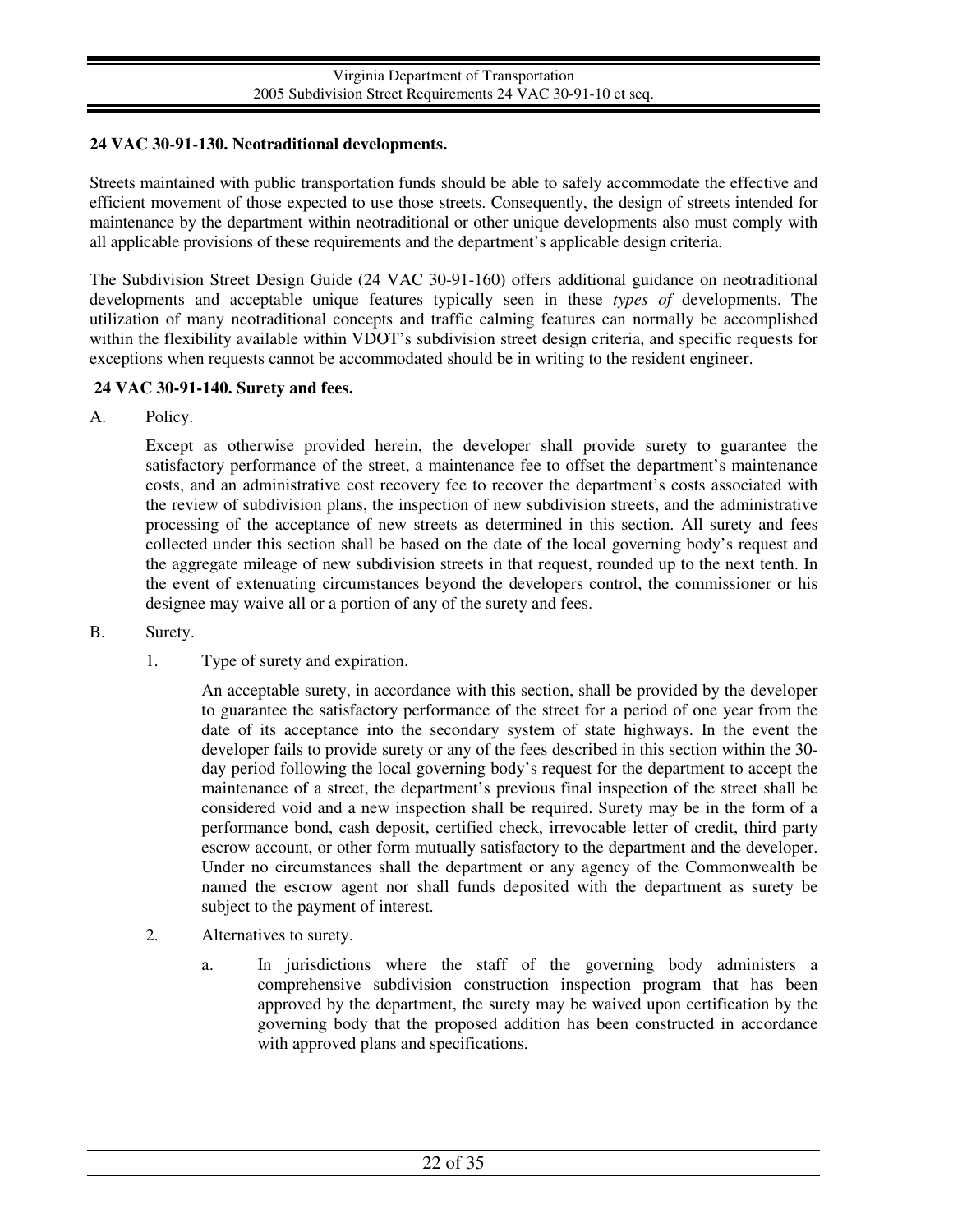- b. If requested by the developer and subject to availability of departmental personnel, VDOT may perform the construction inspection of subdivision streets proposed to be added to the secondary system of state highways. In such cases, the developer shall bear all costs incurred by the department and the surety shall be waived.
- 3. Amount of surety. Surety shall be calculated at the rate of \$2,000 per lane per tenth mile of street, or portion thereof, to be accepted by the department for maintenance as part of the secondary system of state highways.
- C. Maintenance fee.

A maintenance fee, provided by the developer, shall be required for the acceptance of any street as part of the secondary system of state highways. The maintenance fee shall be calculated at the rate of \$150 per lane per tenth mile or portion thereof.

- D. Administrative cost recovery fee.
	- 1. Application of the administrative cost recovery fee. To recover a portion of the department's direct costs associated with the review of subdivision plans, the inspection of new subdivision streets, and the administrative processing of the acceptance of new streets, an administrative cost recovery fee shall be required from the developer at the time the streets are accepted by the department. The amount of this cost recovery fee shall be based on the following:
		- a. For streets shown on subdivision construction plans approved prior to (the effective date of the regulation):
			- (1) No cost recovery fee will be collected for street additions requested by the local government before July 1, 2005; and
			- (2) The cost recovery fee structure described in subdivision 1 c of this subsection shall apply until July 1, 2007, after which the department's prevailing cost recovery fee structure will apply.
		- b. For streets shown on subdivision construction plans approved after the effective date of the regulation, the department's cost recovery fee structure in effect at the time of construction plan approval shall apply and be fixed for a period of three years from the date of said approval, after which the prevailing cost recovery fee structure shall apply.
		- c. The administrative cost recovery fee shall be computed at a base rate of \$250 per lane, without regard to street length, plus \$100 per lane per tenth mile, or portion thereof. However, in the event the surety for new streets is waived under the provisions of subdivision A 2 of this section, the administrative cost recovery fee shall be reduced 50%.
	- 2. Alternatives to the administrative cost recovery fee. As an alternative to the administrative cost recovery fee, the department may use one of the following approaches to recover its direct costs:
		- a. For any subdivision, at the developer's request, the department may establish an account for the purpose of tracking these costs and billing the developer not more often than every 30 days;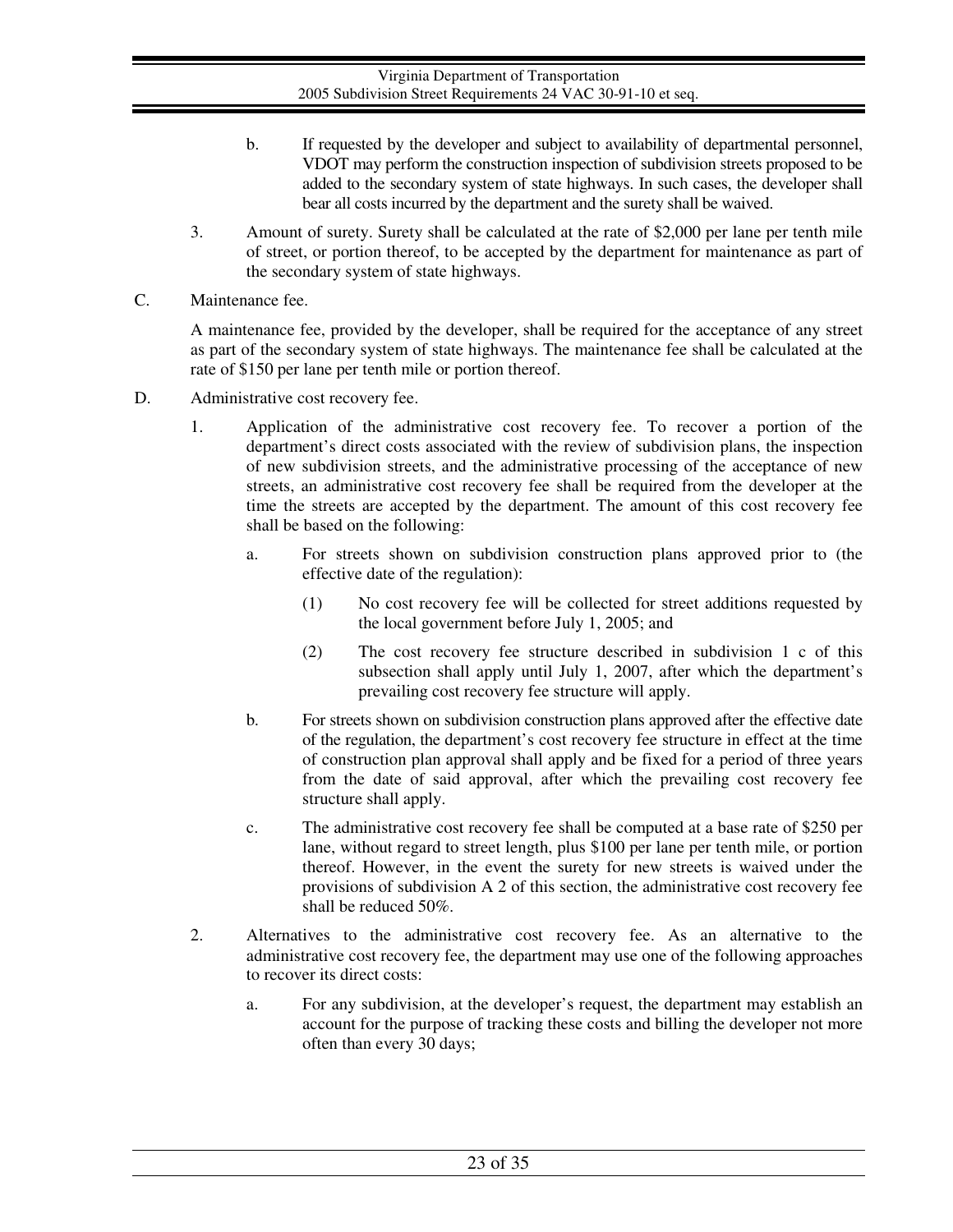- b. For large, complex, multi-use developments, the department, at its option, may establish an account for the purpose of tracking these costs and billing the developer not more often than every 30 days. However, the cost recovery fee assessed under this provision shall not be greater than two times the prevailing cost recovery fee structure; or
- c. If requested to provide plan review or inspection services or both for subdivision streets that are not intended for maintenance by the department, the department may establish an account for the purpose of tracking these costs and billing the developer not more often than every 30 days.
- 3. Administrative cost recovery fee, annual adjustments. The department shall have the option of adjusting the annual cost recovery fee, in which case it shall compile information regarding its costs for the review of subdivision plans, the inspection of new subdivision streets, and the administrative processing of the acceptance of new streets during the previous fiscal year and report this information to the commissioner by January 1 of each year. The commissioner may adjust the administrative cost recovery fee by not more than 25% of the fee structure in effect on July 1 of the previous calendar year but not greater than the department's average direct cost as established in the report.

If the commissioner deems that a change in the cost recovery fee structure is warranted, implementation of the change shall be made as follows:

- a. Notice of the adjusted fee structure, including the report on which it is based or information about where the report may be viewed, will be published in the Virginia Register of Regulations in April of that year, and
- b. The adjusted fee structure shall become effective on July 1 of that year.

(For a table of illustrative values for Surety, Maintenance Fees and the Administrative Cost Recovery Fee, see Appendix 1.)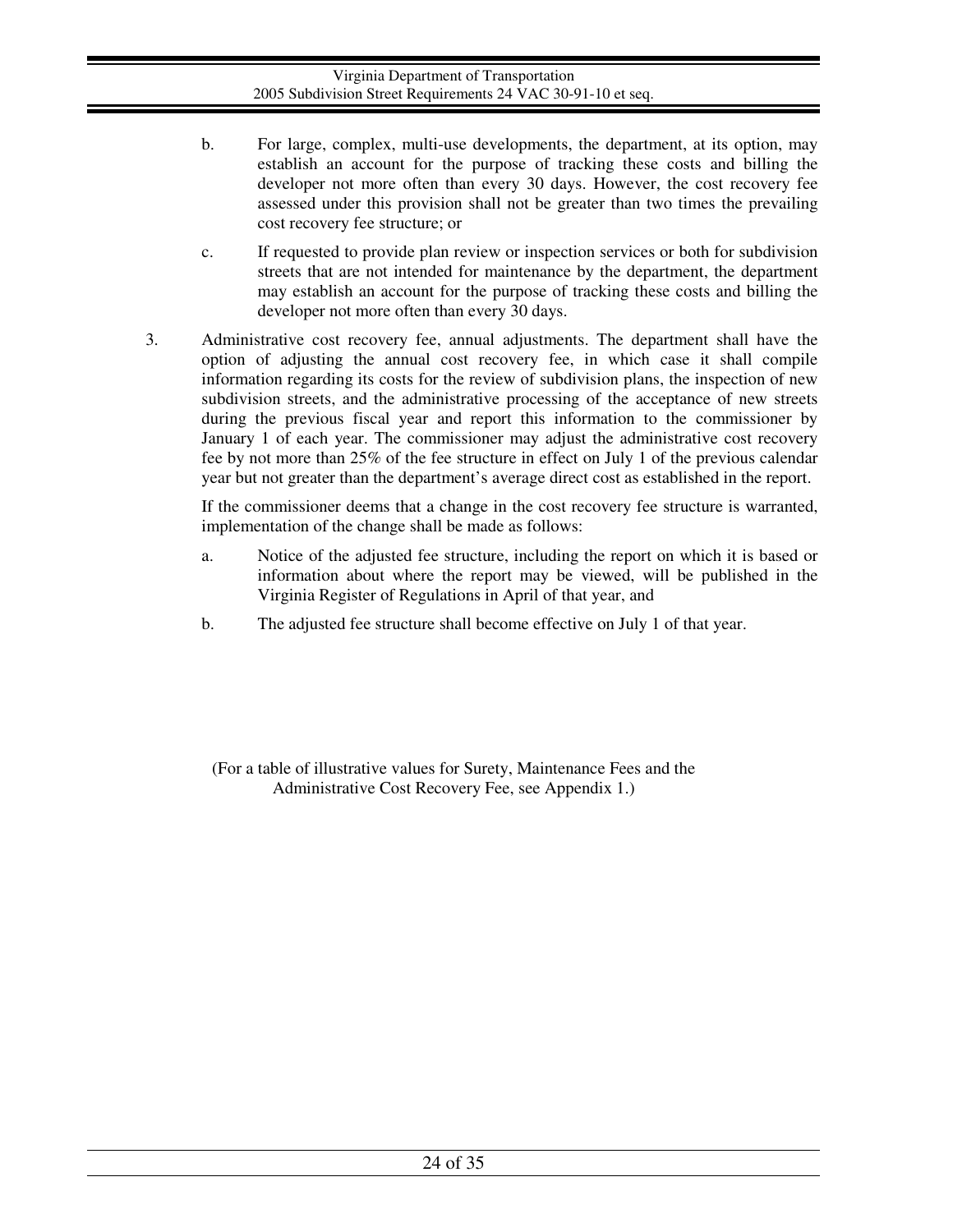## **PART III. REFERENCE SECTION.**

#### **24 VAC 30-91-150. Subdivision street development, plan review, and acceptance.**

A. The county-state partnership governing VDOT acceptance of new streets for maintenance.

Section 33.1-229 of the Code of Virginia (a Byrd Act provision) creates the authority under which local governments establish new roads as part of the secondary system of state highways. Sections 15.2-2240 and 15.2-2241 of the Code of Virginia establish the authority of local subdivision ordinances and the authority of counties to set the standards for new streets within their territories.

VDOT's participation in the development and acceptance of subdivision streets for maintenance is a cooperative commitment of the Commonwealth Transportation Board.

VDOT's concurrence with or approval of a construction plan represents VDOT's commitment to accept the streets shown on the plan when satisfactorily constructed and all other requirements governing the department's acceptance of streets are satisfied, including the governing body's request for the acceptance of or transfer of the maintenance and operational jurisdiction over the street, as outlined in these requirements.

Pursuant to these principles:

- 1. Local government controls land development activity and establishes new streets, the relocation of existing streets, and the criteria governing the development of such streets.
- 2. VDOT establishes the minimum standards that must be satisfied for new subdivision streets to be considered for maintenance by the department as part of the secondary system of state highways under its jurisdiction.

Within each locality, VDOT is represented by a resident engineer or comparable designee.

(Continued — Balance of page intentionally blank.)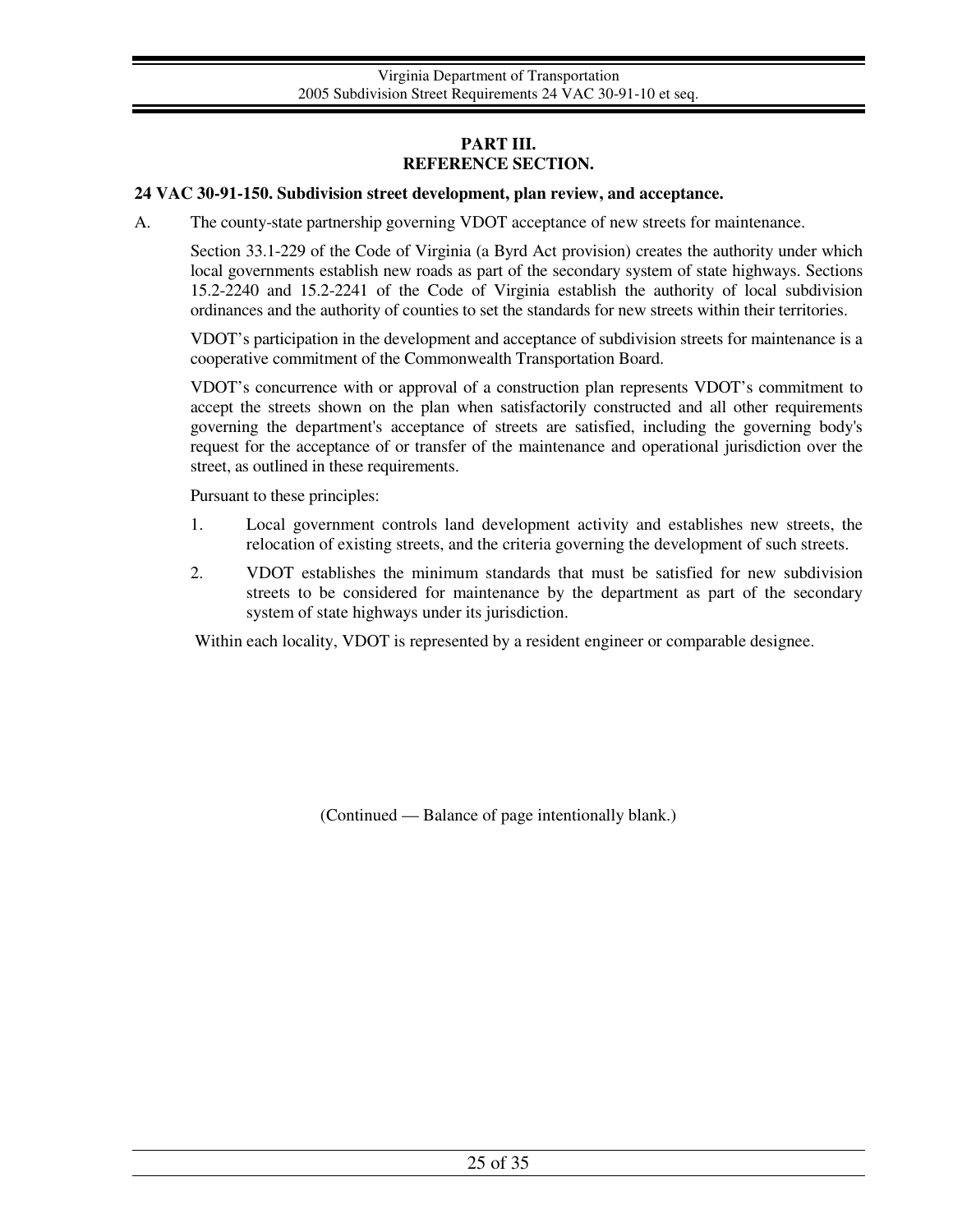- B. Street development and acceptance of maintenance process.
	- 1. Concept and construction plan approval phase.

The proposed construction plan shall be considered incomplete in the absence of a preliminary pavement design based on the Pavement Design Guide ( 24 VAC 30-91- 160 ) and the presumed values therein.

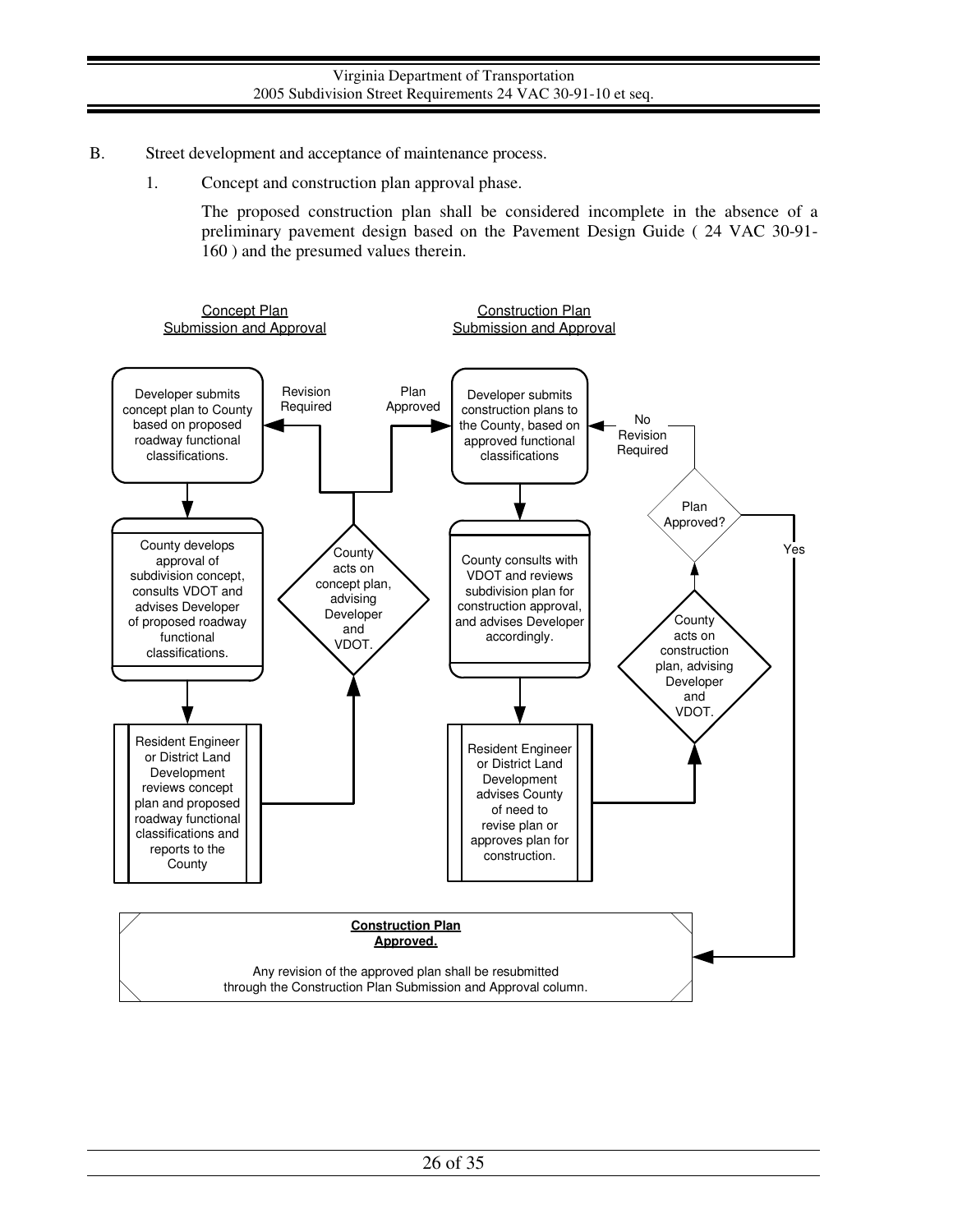2. Construction phase.



Upon approval of the construction plan and prior to construction, the resident engineer should advise the developer regarding inspection of the construction phases and the scheduling of those inspections. VDOT approval of each of the following phases of construction is recommended.

- a. Installation of any enclosed drainage system before it is covered.
- b. Installation of any enclosed utility placements within the right-of-way before being covered.
- c. Construction of the cuts and fills, including field density tests, before placement of roadbed base materials.
- d. A final pavement design, based on actual soil characteristics and certified tests, shall be completed and approved before the pavement structure is placed.
- e. Placement of base materials, including stone depths, consistent with the approved pavement design, prior to placement of the paving course or courses, followed by field density and moisture tests and the placement of a paving course as soon as possible.
- f. Construction of pavement, including depth and density, upon completion as part of the final inspection.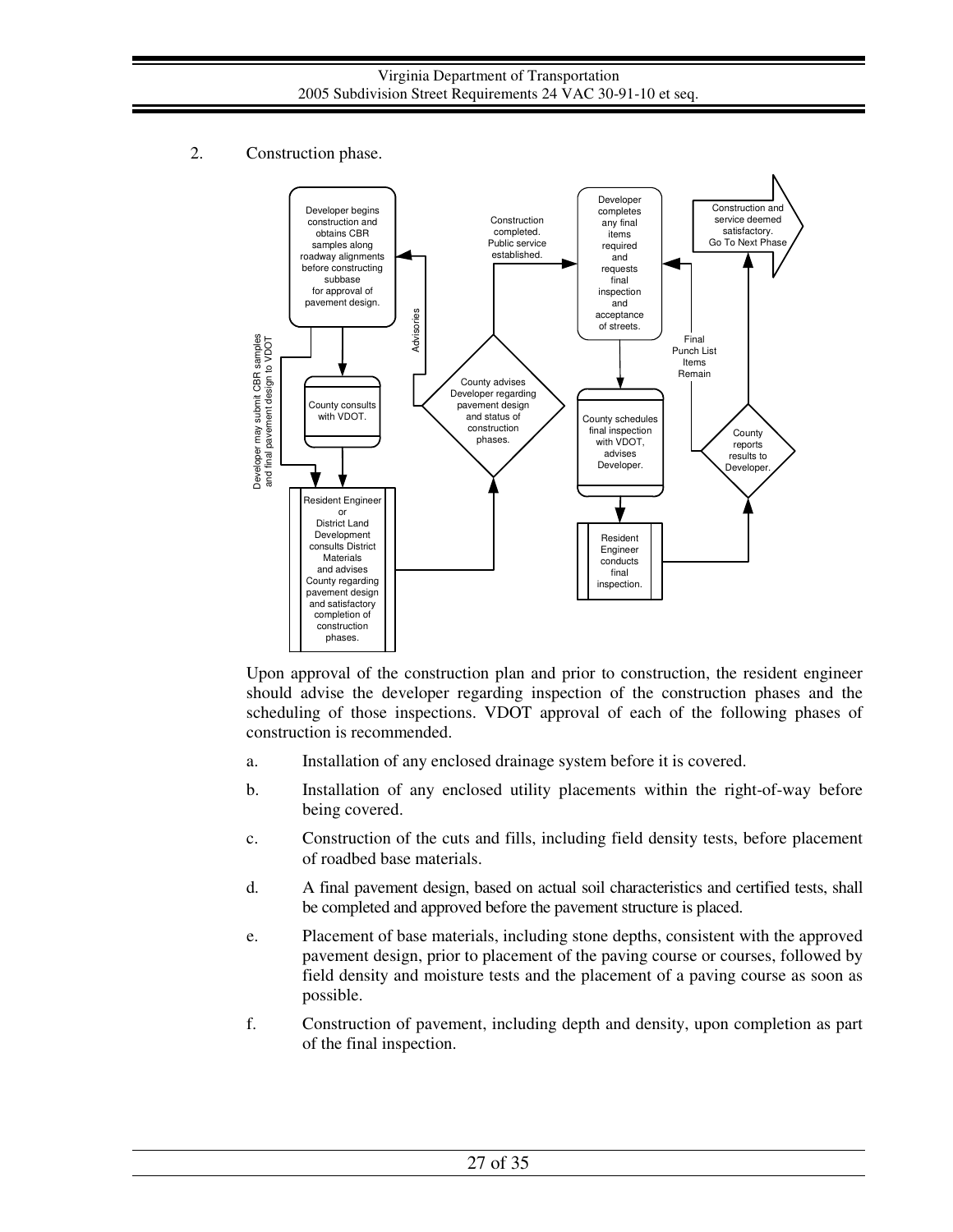3. Street acceptance process.



 In the absence of any other formal acceptance, the governing body's resolution requesting the department to accept a street for maintenance as part of the secondary system of state highways completes the dedication and is deemed to constitute the governing body's acceptance of the street.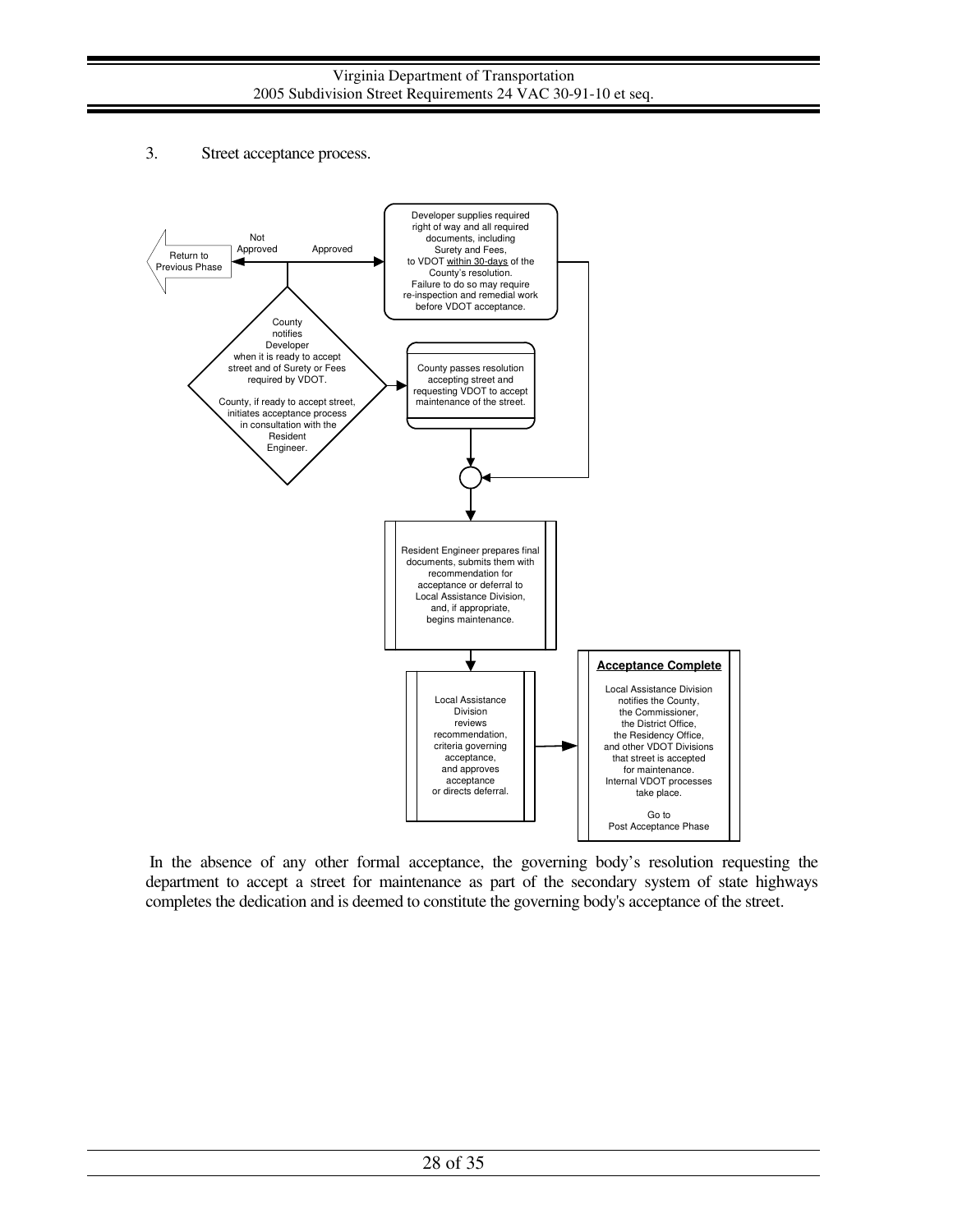# 4. Post acceptance phase.

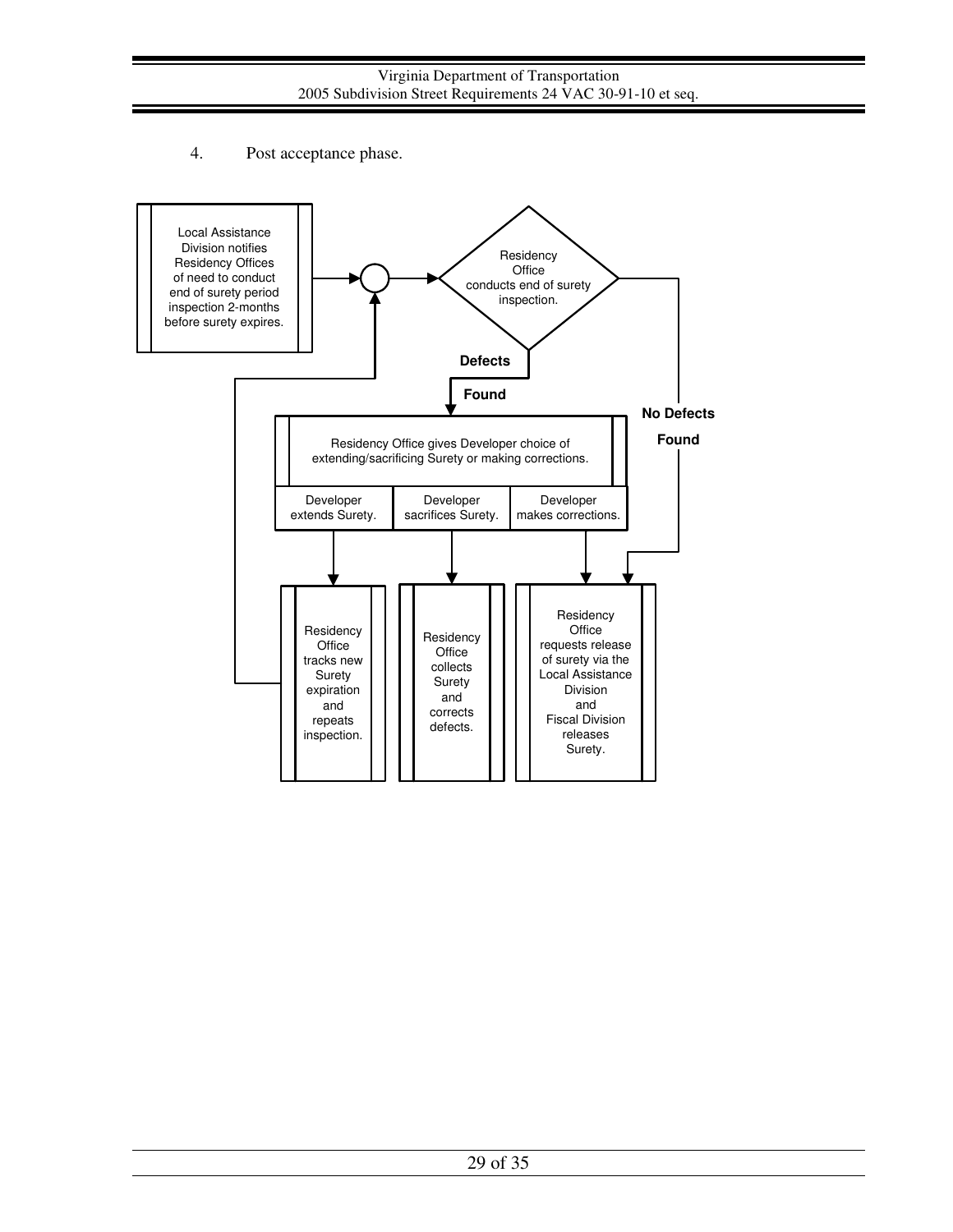## **24 VAC 30-91-160. Listing of documents (publications) incorporated by reference.**

Information pertaining to the availability and cost of any of these publications should be directed to the address indicated below the specific document. Requests for documents available from the department may be obtained from the department's division and representative indicated; however, department documents may be available over the Internet at www.Virginiadot.org.

- **1. Drainage Manual, effective April 2002.**  Location and Design Division (VDOT) Location and Design Engineer 1401 E. Broad Street Richmond, Virginia 23219
- **2. Land Use Permit Manual, 24 VAC 30-150, effective November 15, 1983.**  Local Assistance Division (VDOT) Director of the Local Assistance Division 1401 E. Broad Street Richmond, Virginia 23219
- **3. Pavement Design Guide for Subdivision and Secondary Roads in Virginia, effective August 1, 2000.**  Materials Division (VDOT) State Materials Engineer 1401 E. Broad Street Richmond, Virginia 23219
- **4. Road and Bridge Specifications, effective 2002.**  Construction Division (VDOT) State Construction Engineer 1401 E. Broad Street Richmond, Virginia 23219
- **5. Road Design Manual, effective January 1, 2005.**  Location and Design Division (VDOT) Location and Design Engineer 1401 E. Broad Street Richmond, Virginia 23219
- **6. Subdivision Street Design Guide (Appendix B: Road Design Manual, effective January 1, 2005)**  Location and Design Division (VDOT) Location and Design Engineer 1401 E. Broad Street Richmond, Virginia 23219
- **7. Road and Bridge Standards, effective February 1, 2001.**  Location and Design Division (VDOT) Location and Design Engineer 1401 E. Broad Street Richmond, Virginia 23219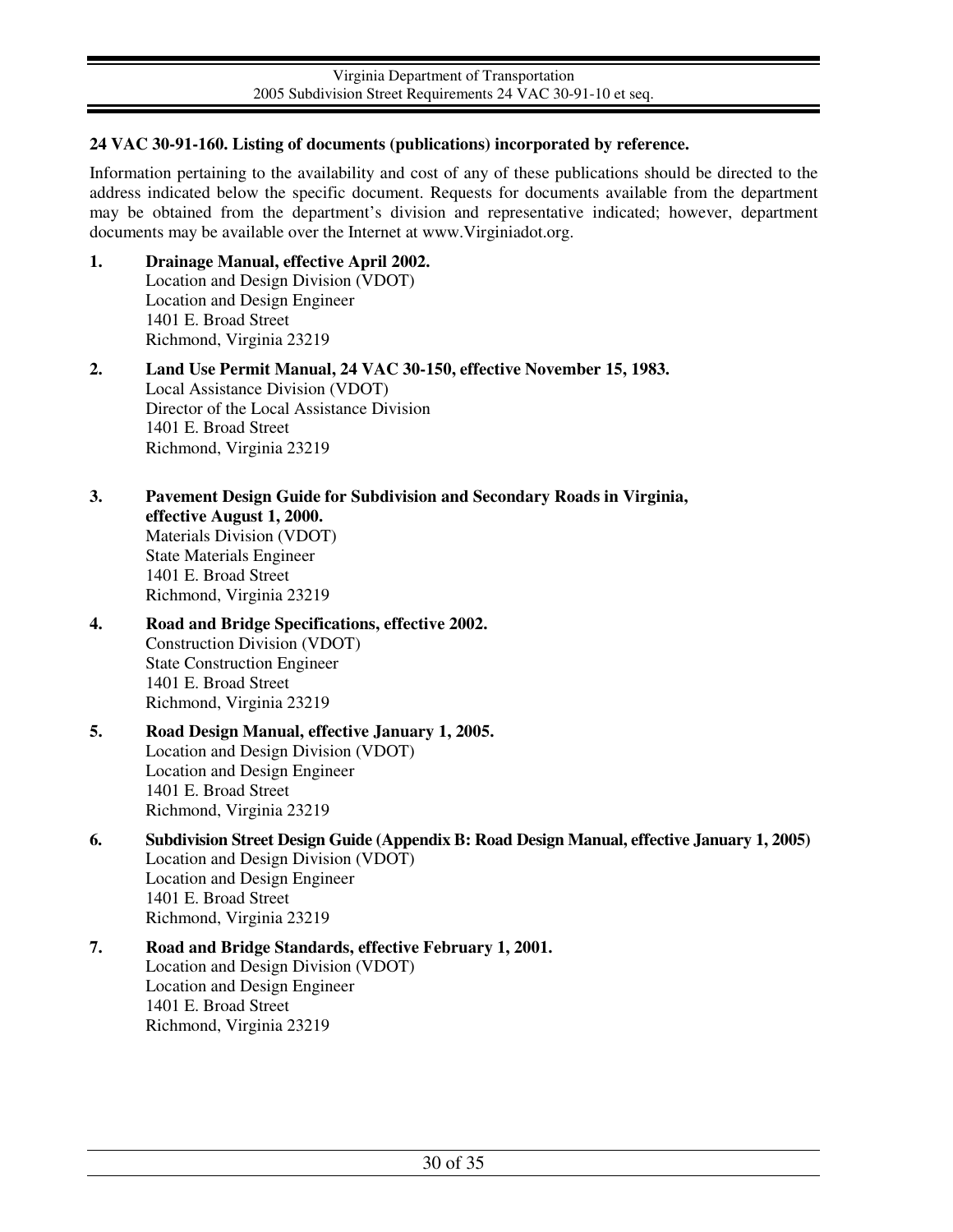# **8. Standard Specifications for Highway Bridges, effective 1996.**

American Association of State Highway and Transportation Officials North Capital Street, Suite 225 Washington, DC 20001

VDOT Modifications to document above

Structure and Bridge Division (VDOT) Structure and Bridge Engineer 1401 E. Broad Street Richmond, Virginia 23219

#### **9. Virginia Erosion and Sediment Control Handbook, effective 1992.**

Division of Soil and Water Conservation with The Virginia Erosion and Sediment Control Law and Regulations Division of Soil and Water Conservation Governor Street, Suite 206 Richmond, Virginia 23219

### **10. Highway Capacity Manual, effective 2000.**

Transportation Research Board Keck Center of the National Academies Transportation Research Board 500 Fifth Street, NW Washington, DC 20001 Attn: TRB Publications Sales & Affiliate Services

**11. VDOT Erosion and Sediment Control and Stormwater Management Program Specifications Manual, effective March 1, 2004.**  Location and Design Division (VDOT) Location and Design Engineer 1401 E. Broad Street Richmond, Virginia 23219

### 12. **Policy for Integrating Bicycle and Pedestrian Accommodations - Commonwealth Transportation Board, effective March 18, 2004.** Note: This policy reference is included in the regulation only for informational purposes and is not considered a regulatory provision. Applicable elements of this policy are stated in the

regulation itself.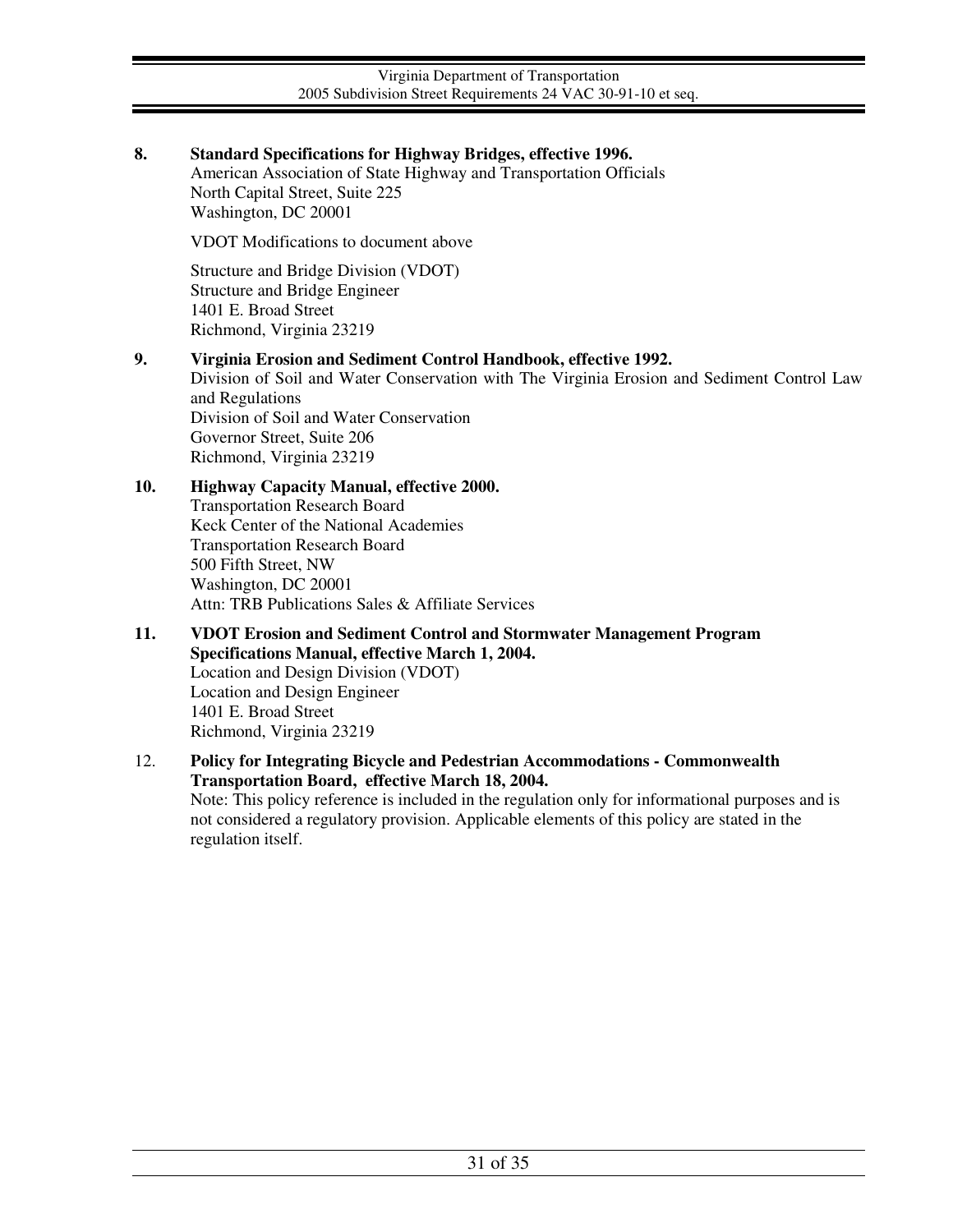## Appendix

The information that follows is not a part of the Virginia Administrative Code and is provided for illustrative and administrative purposes only.

## **Appendix 1 — Illustrative Table of Surety, Maintenance Fee, and Administrative Cost Recover Fee**

All fees are computed based on the aggregate mileage proposed for addition based on the date of the local government's resolution requesting acceptance. Continuous, center turn lanes are considered a traffic lane warranting application of Surety, Maintenance Fee, and Administrative Cost Recovery Fee.

| Length<br>(m <sub>i</sub> ) | Surety (by number of lanes) |          |           | Maintenance Fee (by number of lanes) |         |             |         |          |
|-----------------------------|-----------------------------|----------|-----------|--------------------------------------|---------|-------------|---------|----------|
|                             |                             | 2        | 3         | 4                                    |         | $\mathbf 2$ | 3       | 4        |
| $0.01 - 0.10$               | \$2,000                     | \$4,000  | \$6,000   | \$8,000                              | \$150   | \$300       | \$450   | \$600    |
| 0.20                        | \$4,000                     | \$8,000  | \$12,000  | \$16,000                             | \$300   | \$600       | \$900   | \$1,200  |
| 0.30                        | \$6,000                     | \$12,000 | \$18,000  | \$24,000                             | \$450   | \$900       | \$1,350 | \$1,800  |
| 0.40                        | \$8,000                     | \$16,000 | \$24,000  | \$32,000                             | \$600   | \$1,200     | \$1,800 | \$2,400  |
| 0.50                        | \$10,000                    | \$20,000 | \$30,000  | \$40,000                             | \$750   | \$1,500     | \$2,250 | \$3,000  |
| 0.60                        | \$12,000                    | \$24,000 | \$36,000  | \$48,000                             | \$900   | \$1,800     | \$2,700 | \$3,600  |
| 0.70                        | \$14,000                    | \$28,000 | \$42,000  | \$56,000                             | \$1,050 | \$2,100     | \$3,150 | \$4,200  |
| 0.80                        | \$16,000                    | \$32,000 | \$48,000  | \$64,000                             | \$1,200 | \$2,400     | \$3,600 | \$4,800  |
| 0.90                        | \$18,000                    | \$36,000 | \$54,000  | \$72,000                             | \$1,350 | \$2,700     | \$4,050 | \$5,400  |
| 1.00                        | \$20,000                    | \$40,000 | \$60,000  | \$80,000                             | \$1,500 | \$3,000     | \$4,500 | \$6,000  |
| 2.00                        | \$40,000                    | \$80,000 | \$120,000 | \$160,000                            | \$3,000 | \$6,000     | \$9,000 | \$12,000 |

| <b>Administrative Cost Recover Fee</b>      |         |              |         |         |  |  |
|---------------------------------------------|---------|--------------|---------|---------|--|--|
| Beginning July 1, 2005 through July 1, 2007 |         |              |         |         |  |  |
|                                             | Lanes   |              |         |         |  |  |
| Length (mi.)                                | 1       | $\mathbf{2}$ | 3       | 4       |  |  |
| $0.01 - 0.10$                               | \$350   | \$700        | \$1,050 | \$1,400 |  |  |
| 0.20                                        | \$450   | \$900        | \$1,350 | \$1,800 |  |  |
| 0.30                                        | \$550   | \$1,100      | \$1,650 | \$2,200 |  |  |
| 0.40                                        | \$650   | \$1,300      | \$1,950 | \$2,600 |  |  |
| 0.50                                        | \$750   | \$1,500      | \$2,250 | \$3,000 |  |  |
| 0.60                                        | \$850   | \$1,700      | \$2,550 | \$3,400 |  |  |
| 0.70                                        | \$950   | \$1,900      | \$2,850 | \$3,800 |  |  |
| 0.80                                        | \$1,050 | \$2,100      | \$3,150 | \$4,200 |  |  |
| 0.90                                        | \$1,150 | \$2,300      | \$3,450 | \$4,600 |  |  |
| 1.00                                        | \$1,250 | \$2,500      | \$3,750 | \$5,000 |  |  |
| 2.00                                        | \$2,250 | \$4,500      | \$6,750 | \$9,000 |  |  |

The Administrative Cost Recovery Fee structure in effect at the time plans are approved for construction is fixed for a period of three years from the date of said approval, after which the prevailing cost recovery fee structure applies. After July 1, 2007, the Department's prevailing Administrative Cost Recovery Fee rates shall apply and may differ from the amounts shown above.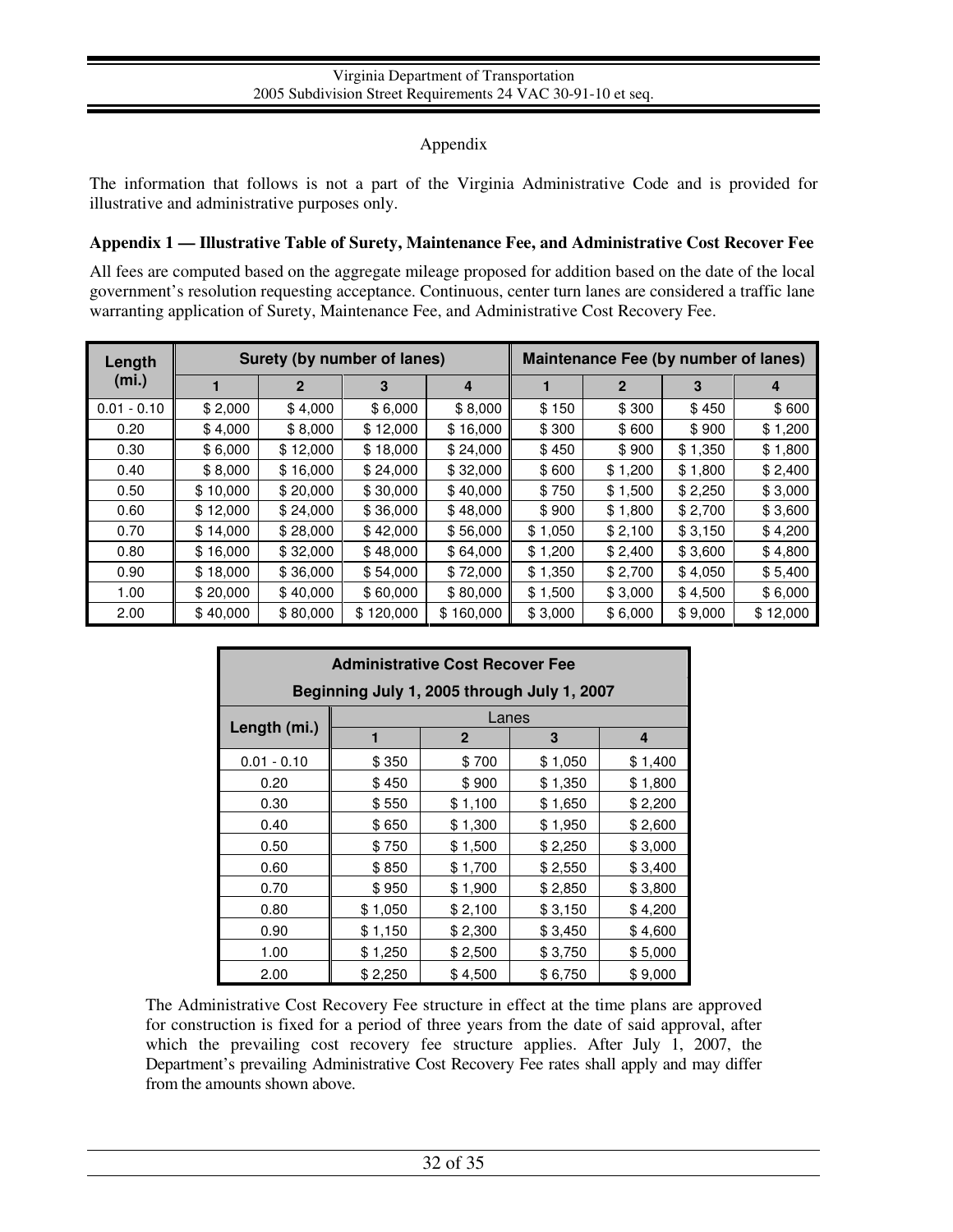|                         | лррения 2            | TDO I OHRES BY REGILY            |                   |                       |
|-------------------------|----------------------|----------------------------------|-------------------|-----------------------|
| <b>LocGov</b>           | <b>Residency</b>     | <b>Residency</b><br><b>Phone</b> | <b>District</b>   | <b>District Phone</b> |
| County of Arlington     | Fairfax              | (703) 383-8368                   | Northern Virginia | (703) 383-8368        |
| County of Accomack      | Accomac              | (757) 787-1550                   | Hampton Roads     | (757) 925-2584        |
| County of Albemarle     | Charlottesville      | (434) 293-0011                   | Culpeper          | (540) 829-7537        |
| County of Alleghany     | Lexington            | (540) 463-3108                   | Staunton          | (540) 332-9075        |
| County of Amelia        | Amelia               | (804) 561-2411                   | Richmond          | (804) 524-6000        |
| County of Amherst       | Amherst              | (434) 946-7631                   | Lynchburg         | (434) 947-6559        |
| County of Appomattox    | Appomattox           | (434) 352-7135                   | Lynchburg         | (434) 947-6559        |
| County of Augusta       | Verona               | (540) 332-8989                   | Staunton          | (540) 332-9075        |
| County of Bath          | Lexington            | (540) 463-3108                   | Staunton          | (540) 332-9075        |
| County of Bedford       | Bedford              | (540) 586-7910                   | Salem             | (540) 387-5320        |
| County of Bland         | <b>Tazewell</b>      | (276) 988-2566                   | Bristol           | (276) 669-6151        |
| County of Botetourt     | Salem                | (540) 387-5488                   | Salem             | (540) 387-5320        |
| County of Brunswick     | South Hill           | (434) 774-2300                   | Richmond          | (804) 524-6000        |
| County of Buchanan      | Lebanon              | (276) 889-7600                   | Bristol           | (276) 669-6151        |
| County of Buckingham    | Dillwyn              | (434) 983-2017                   | Lynchburg         | (434) 947-6559        |
| County of Campbell      | Appomattox           | (434) 352-7135                   | Lynchburg         | (434) 947-6559        |
| County of Caroline      | <b>Bowling Green</b> | (804) 633-5091                   | Fredericksburg    | (540) 899-4560        |
| County of Carroll       | Hillsville           | (276) 728-2813                   | Salem             | (540) 387-5320        |
| County of Charles City  | Sandston             | (804) 328-3044                   | Richmond          | (804) 524-6000        |
| County of Charlotte     | Halifax              | (434) 476-6342                   | Lynchburg         | (434) 947-6559        |
| County of Chesterfield  | Chesterfield         | (804) 674-2800                   | Richmond          | (804) 524-6000        |
| <b>County of Clarke</b> | Luray                | (540) 743-6585                   | Staunton          | (540) 332-9075        |
| County of Craig         | Salem                | (540) 387-5488                   | Salem             | (540) 387-5320        |
| County of Culpeper      | Culpeper             | (540) 829-7620                   | Culpeper          | (540) 829-7537        |
| County of Cumberland    | Dillwyn              | (434) 983-2017                   | Lynchburg         | (434) 947-6559        |
| County of Dickenson     | Wise                 | (276) 328-9331                   | Bristol           | (276) 669-6151        |
| County of Dinwiddie     | Petersburg           | (804) 863-4000                   | Richmond          | (804) 524-6000        |
| County of Essex         | <b>Bowling Green</b> | (804) 633-5091                   | Fredericksburg    | (540) 899-4560        |
| County of Fairfax       | Fairfax              | (703) 383-2888                   | NOVA Land Dev.    | (703) 383-2424        |
| County of Fauquier      | Warrenton            | (540) 347-6441                   | Culpeper          | (540) 829-7537        |
| County of Floyd         | Hillsville           | (276) 728-2813                   | Salem             | (540) 387-5320        |
| County of Fluvanna      | Louisa               | (540) 967-3710                   | Culpeper          | (540) 829-7537        |
| County of Franklin      | Rocky Mount          | (540) 483-5262                   | Salem             | (540) 387-5320        |
| County of Frederick     | Edinburg             | (540) 984-5600                   | Staunton          | (540) 332-9075        |
| <b>County of Giles</b>  | Christiansburg       | (540) 381-7200                   | Salem             | (540) 387-5320        |
| County of Gloucester    | Saluda               | (804) 758-2321                   | Fredericksburg    | (540) 899-4560        |
| County of Goochland     | Ashland              | (804) 752-5511                   | Richmond          | (804) 524-6000        |
| County of Grayson       | Wytheville           | (276) 228-2153                   | Bristol           | (276) 669-6151        |
| County of Greene        | Charlottesville      | (434) 293-0011                   | Culpeper          | (540) 829-7537        |

# **Appendix 2 — VDOT Offices by locality**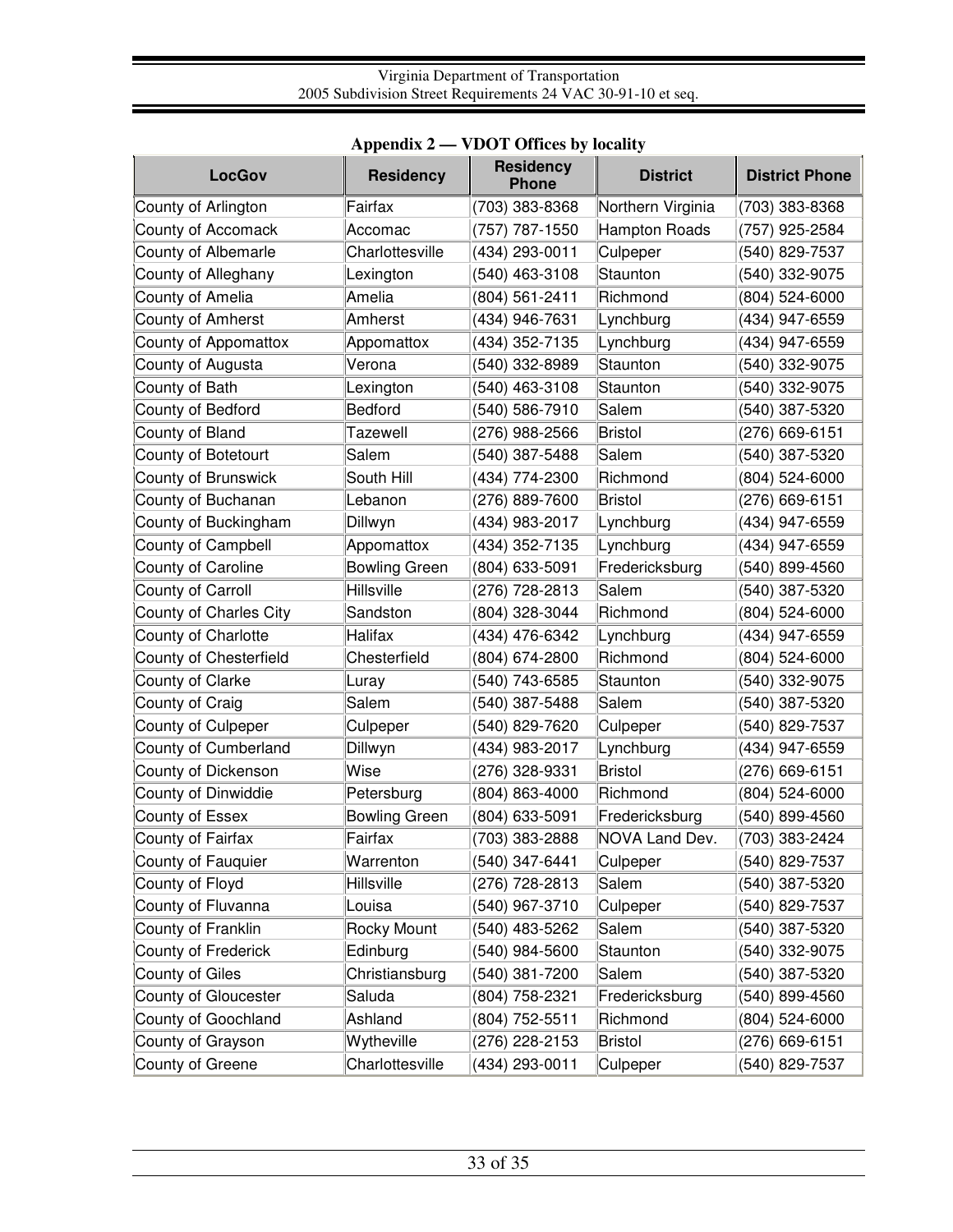| <b>LocGov</b>              | <b>Residency</b>     | <b>Residency</b><br><b>Phone</b> | <b>District</b>      | <b>District Phone</b> |
|----------------------------|----------------------|----------------------------------|----------------------|-----------------------|
| County of Greensville      | Franklin             | (757) 562-3194                   | <b>Hampton Roads</b> | (757) 925-2584        |
| County of Halifax          | Halifax              | (434) 476-6342                   | Lynchburg            | (434) 947-6559        |
| County of Hanover          | Ashland              | (804) 752-5511                   | Richmond             | (804) 524-6000        |
| County of Henrico          | Sandston             | (804) 328-3044                   | Richmond             | (804) 524-6000        |
| County of Henry            | Martinsville         | (276) 629-2581                   | Salem                | (540) 387-5320        |
| County of Highland         | Verona               | (540) 332-8989                   | Staunton             | (540) 332-9075        |
| County of Isle of Wight    | <b>Suffolk</b>       | (757) 925-2261                   | Hampton Roads        | (757) 925-2584        |
| County of James City       | Williamsburg         | (757) 253-5140                   | <b>Hampton Roads</b> | (757) 925-2584        |
| County of King George      | Fredericksburg       | (540) 899-4300                   | Fredericksburg       | (540) 899-4560        |
| County of King & Queen     | Saluda               | (804) 758-2321                   | Fredericksburg       | (540) 899-4560        |
| County of King William     | <b>Bowling Green</b> | (804) 633-5091                   | Fredericksburg       | (540) 899-4560        |
| County of Lancaster        | Warsaw               | (804) 333-3696                   | Fredericksburg       | (540) 899-4560        |
| County of Lee              | Jonesville           | (276) 346-1911                   | <b>Bristol</b>       | (276) 669-6151        |
| County of Loudoun          | Leesburg             | (703) 737-2026                   | Northern Virginia    | (703) 383-2424        |
| County of Louisa           | Louisa               | (540) 967-3710                   | Culpeper             | (540) 829-7537        |
| County of Lunenburg        | Amelia               | (804) 561-2411                   | Richmond             | (804) 524-6000        |
| County of Madison          | Culpeper             | (540) 829-7620                   | Culpeper             | (540) 829-7537        |
| <b>County of Mathews</b>   | Saluda               | (804) 758-2321                   | Fredericksburg       | (540) 899-4560        |
| County of Mecklenburg      | South Hill           | (434) 774-2300                   | Richmond             | (804) 524-6000        |
| <b>County of Middlesex</b> | Saluda               | (804) 758-2321                   | Fredericksburg       | (540) 899-4560        |
| County of Montgomery       | Christiansburg       | (540) 381-7200                   | Salem                | (540) 387-5320        |
| City of Suffolk            | <b>Suffolk</b>       | (757) 925-2261                   | <b>Hampton Roads</b> | (757) 925-2584        |
| County of Nelson           | Amherst              | (434) 946-7631                   | Lynchburg            | (434) 947-6559        |
| County of New Kent         | Sandston             | (804) 328-3044                   | Richmond             | (804) 524-6000        |
| County of Northampton      | Accomac              | (757) 787-1550                   | <b>Hampton Roads</b> | (757) 925-2584        |
| County of Northumberland   | Warsaw               | (804) 333-3696                   | Fredericksburg       | (540) 899-4560        |
| County of Nottoway         | Amelia               | (804) 561-2411                   | Richmond             | (804) 524-6000        |
| County of Orange           | Culpeper             | (540) 829-7620                   | Culpeper             | (540) 829-7537        |
| County of Page             | Luray                | (540) 743-6585                   | Staunton             | (540) 332-9075        |
| County of Patrick          | Martinsville         | (276) 629-2581                   | Salem                | (540) 387-5320        |
| County of Pittsylvania     | Chatham              | (434) 432-7214                   | Lynchburg            | (434) 947-6559        |
| County of Powhatan         | Chesterfield         | (804) 674-2800                   | Richmond             | (804) 524-6000        |
| County of Prince Edward    | Dillwyn              | (434) 983-2017                   | Lynchburg            | (434) 947-6559        |
| County of Prince George    | Petersburg           | (804) 863-4000                   | Richmond             | (804) 524-6000        |
| County of Prince William   | Manassas             | (703) 366-1921                   | Northern Virginia    | (703) 383-2424        |
| County of Pulaski          | Christiansburg       | (540) 381-7200                   | Salem                | (540) 387-5320        |
| County of Rappahannock     | Warrenton            | (540) 347-6441                   | Culpeper             | (540) 829-7537        |
| County of Richmond         | Warsaw               | (804) 333-3696                   | Fredericksburg       | (540) 899-4560        |
| County of Roanoke          | Salem                | (540) 387-5488                   | Salem                | (540) 387-5320        |
| County of Rockbridge       | Lexington            | (540) 463-3108                   | Staunton             | (540) 332-9075        |